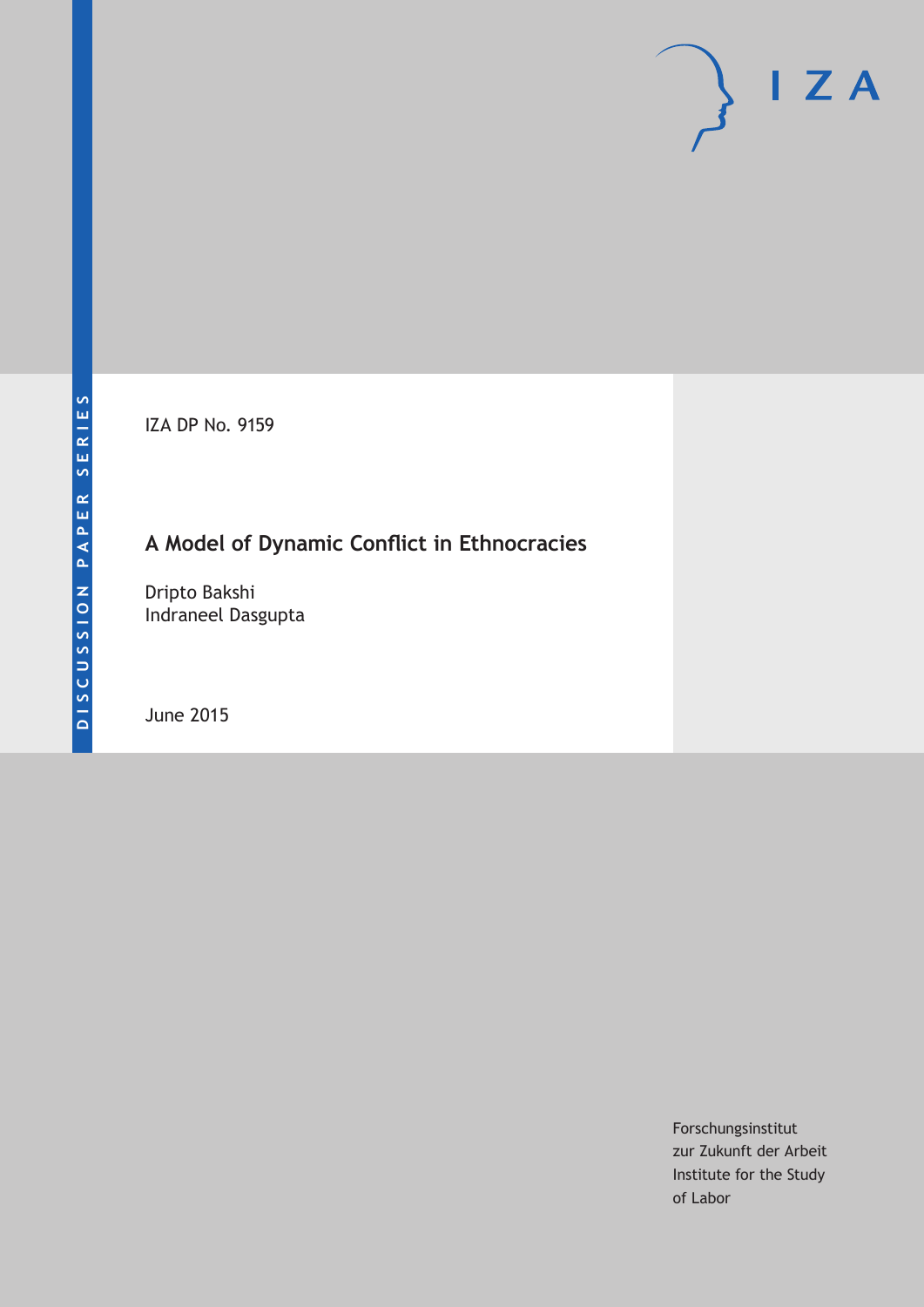# **A Model of Dynamic Conflict in Ethnocracies**

## **Dripto Bakshi**

*Indian Statistical Institute*

### **Indraneel Dasgupta**

*Indian Statistical Institute and IZA*

### Discussion Paper No. 9159 June 2015

IZA

P.O. Box 7240 53072 Bonn **Germany** 

Phone: +49-228-3894-0 Fax: +49-228-3894-180 E-mail: iza@iza.org

Any opinions expressed here are those of the author(s) and not those of IZA. Research published in this series may include views on policy, but the institute itself takes no institutional policy positions. The IZA research network is committed to the IZA Guiding Principles of Research Integrity.

The Institute for the Study of Labor (IZA) in Bonn is a local and virtual international research center and a place of communication between science, politics and business. IZA is an independent nonprofit organization supported by Deutsche Post Foundation. The center is associated with the University of Bonn and offers a stimulating research environment through its international network, workshops and conferences, data service, project support, research visits and doctoral program. IZA engages in (i) original and internationally competitive research in all fields of labor economics, (ii) development of policy concepts, and (iii) dissemination of research results and concepts to the interested public.

<span id="page-1-0"></span>IZA Discussion Papers often represent preliminary work and are circulated to encourage discussion. Citation of such a paper should account for its provisional character. A revised version may be available directly from the author.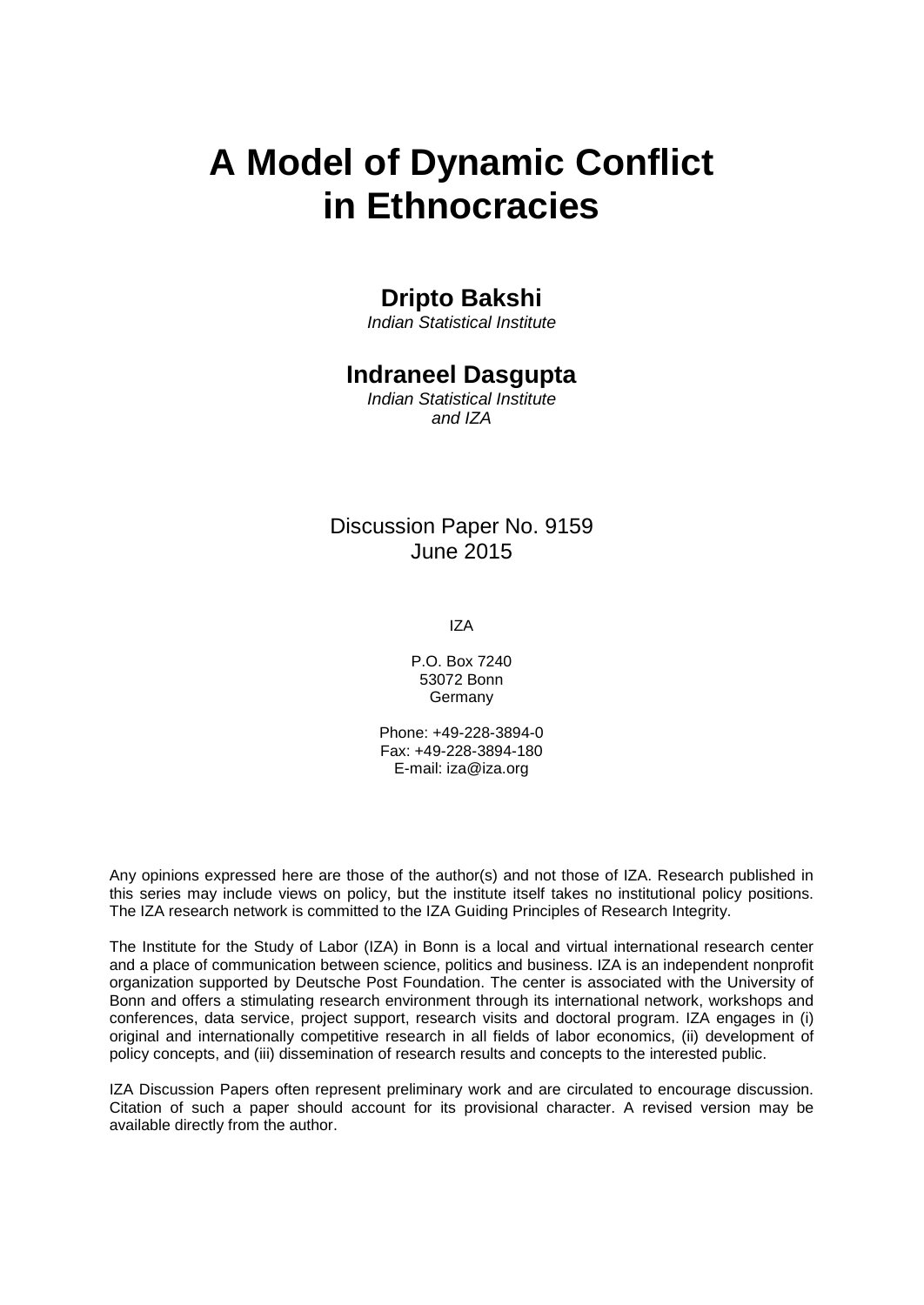IZA Discussion Paper No. 9159 June 2015

# **ABSTRACT**

# **A Model of Dynamic Conflict in Ethnocracies[\\*](#page-1-0)**

We model an infinitely repeated Tullock contest, over the sharing of some given resource, between two ethnic groups. The resource is allocated by a composite state institution according to relative ethnic control; hence the ethnic groups contest the extent of institutional ethnic bias. The contest yields the per-period relative influence over institutions, which partly spills over into the next period, by affecting relative conflict efficiency. Our model generates non-monotone evolution of both conflict and distribution. Results suggest that external interventions, when effective in reducing current conflict and protecting weaker groups, may end up sowing the seeds of greater future conflict.

JEL Classification: D72, D74, O10, O20

Keywords: ethnocracy, ethnic conflict, dynamic contest, rent-seeking, inter-temporal productivity carryover

Corresponding author:

Indraneel Dasgupta Economic Research Unit Indian Statistical Institute 203 Barrackpore Trunk Road Kolkata 700108, West Bengal India E-mail: [indraneel@isical.ac.in](mailto:indraneel@isical.ac.in)

\* We thank Parimal Bag and Subhasish Modak Chowdhury for many helpful comments.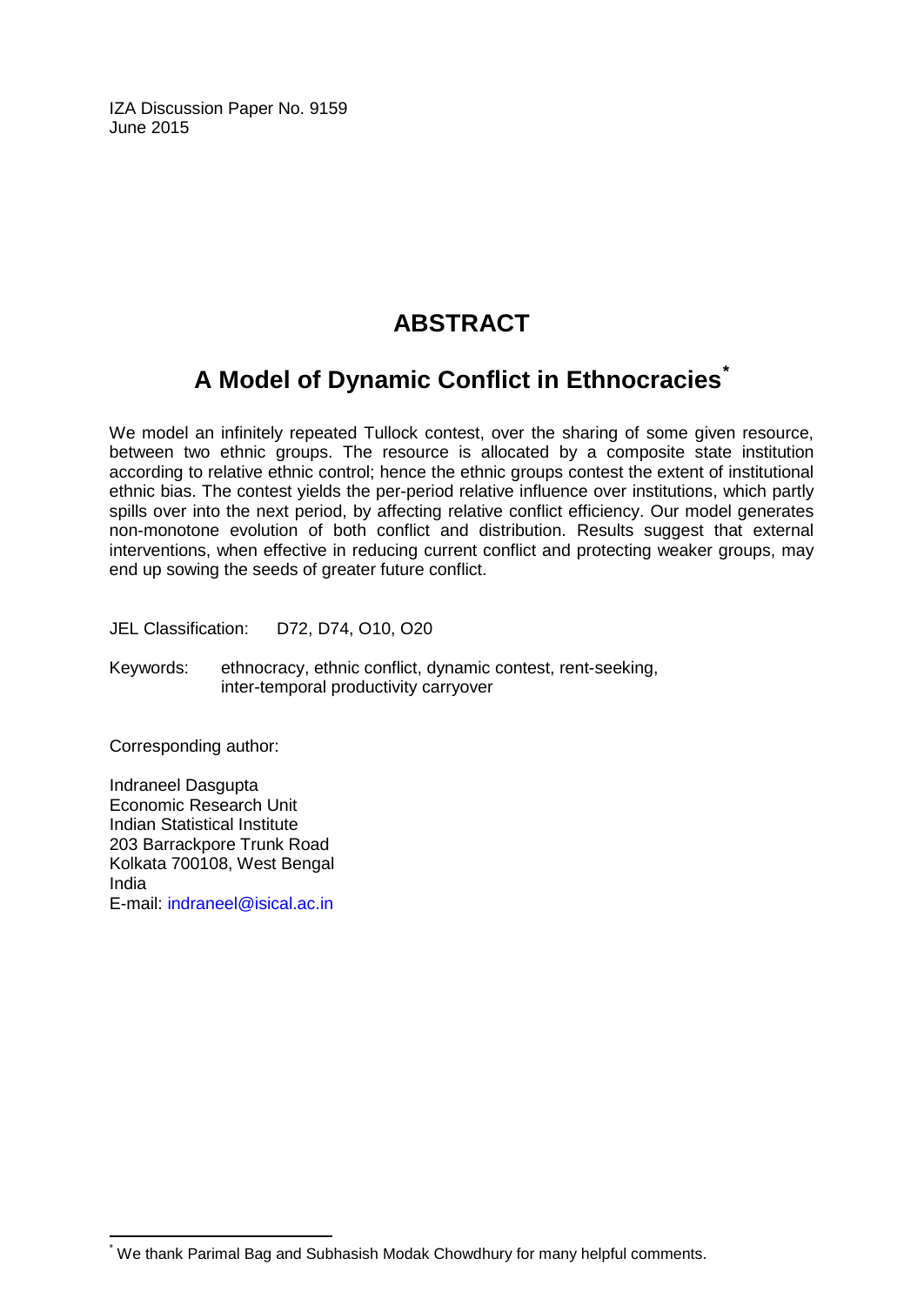#### **1. Introduction**

In recent years, the concept of *ethnocracy* has received growing attention in political theory and conflict studies (e.g. Kedar (2003), [Yiftachel](http://www.sciencedirect.com/science/article/pii/S0962629804000423) and Ghanem (2004), Yiftachel (2006) and Howard (2012)). An ethnocracy "is a political system in which political and social organizations are founded on ethnic belonging ... Ethnocracy ... features: 1) political parties that are based foremost on ethnic interests; 2) ethnic quotas to determine the allocation of key posts; and 3) state institutions, especially in education and the security sector, that are segmented by ethnic group. Ethnocracies are generally parliamentary systems with proportional or semiproportional representation according to ethnic classifications. Contrasting political platforms ... are of secondary importance to ethnic-group membership" (Howard, 2012: 155-56). Thus, politics in an ethnocratic state is organized primarily along ethnic lines, with ethnic groups organized to shift resources in their favour.<sup>1</sup> Key state institutions are *ethnicized*: they are run by personnel who actively seek to use them to the benefit of their respective ethnic clientele. Control over state institutions therefore *complements* mass political mobilization in inter-ethnic resource conflicts. Standard examples include Bosnia, Lebanon, Northern Ireland and Belgium (since the 1970s). However, many other countries also exhibit one or more of the abovementioned features or *tendencies* of the ethnocratic state.<sup>[2](#page-3-0)</sup>

States with strong ethnocratic tendencies often appear also to exhibit watershed points in history, where an *initial ethnic settlement*, in the sense of an ethnic division of state institutions intended to hold over time, is arrived at. Such initial settlements are often brokered and imposed by militarily dominant external powers.<sup>[3](#page-3-1)</sup> These settlements are open to subsequent adjustment on the basis of mass political pressure from ethnic mobilizations, but with a temporal lag, and then too, imperfectly. Thus, the outcome of mass ethnic political conflict over resource sharing is influenced

 $\frac{1}{1}$  $\frac{1}{1}$  As is standard practice in the sociological and comparative-politics literature, we interpret ethnicity broadly as identity cleavages deriving from such *non-class* categories as language, religion, race, and caste.

<span id="page-3-0"></span><sup>&</sup>lt;sup>2</sup> Bosnia has a rotating presidency in which a Croat, a Serb, and a Bosniak are elected to serve concurrent fouryear terms, but with each taking an alternating eight-month turn. In Lebanon, the president is always a Maronite Christian, the parliament speaker a Shia Muslim, and the premier a Sunni Muslim. In Northern Ireland, the first minister and deputy first minister share equal responsibilities, with the former coming from a Unionist (primarily Protestant) party and the latter from a Nationalist (primarily Catholic) party. In Belgium, the Council of Ministers must have equal numbers of Flemish and French speakers. In Lebanon, Bosnia, and Belgium, civilservice posts may be filled via ethnic quotas. In India, caste quotas apply both for seats in state educational institutions and posts in the public sector. For a discussion of Israel and other cases, see the seminal contribution by Yiftachel (2006: esp. chap. 2). Following Howard (2012), we focus on societies where politics is organized around multiple competing ethnic groups (rather than an overwhelmingly dominant one).

<span id="page-3-2"></span><span id="page-3-1"></span><sup>&</sup>lt;sup>3</sup> The US played this role in the Dayton Agreement of 1995 which ended the war in Bosnia. The Good Friday Agreement of 1998 in Northern Ireland was also actively brokered by the US, as was the post-Taliban Afghan political settlement. The last involved a power sharing deal among various ethnic groups, though without explicit ethnic quotas. Lebanon's National Pact of 1943 was imposed by France, the colonial power. The subsequent 1989 Taif Agreement, shaped by Syria, Saudi Arabia, and the US, maintained ethnocratic principles and practices, though amending details. After invading Iraq in 2003, US authorities chose the members of an Iraqi Governing Council along ethno-sectarian lines, roughly matching each group's share of the population.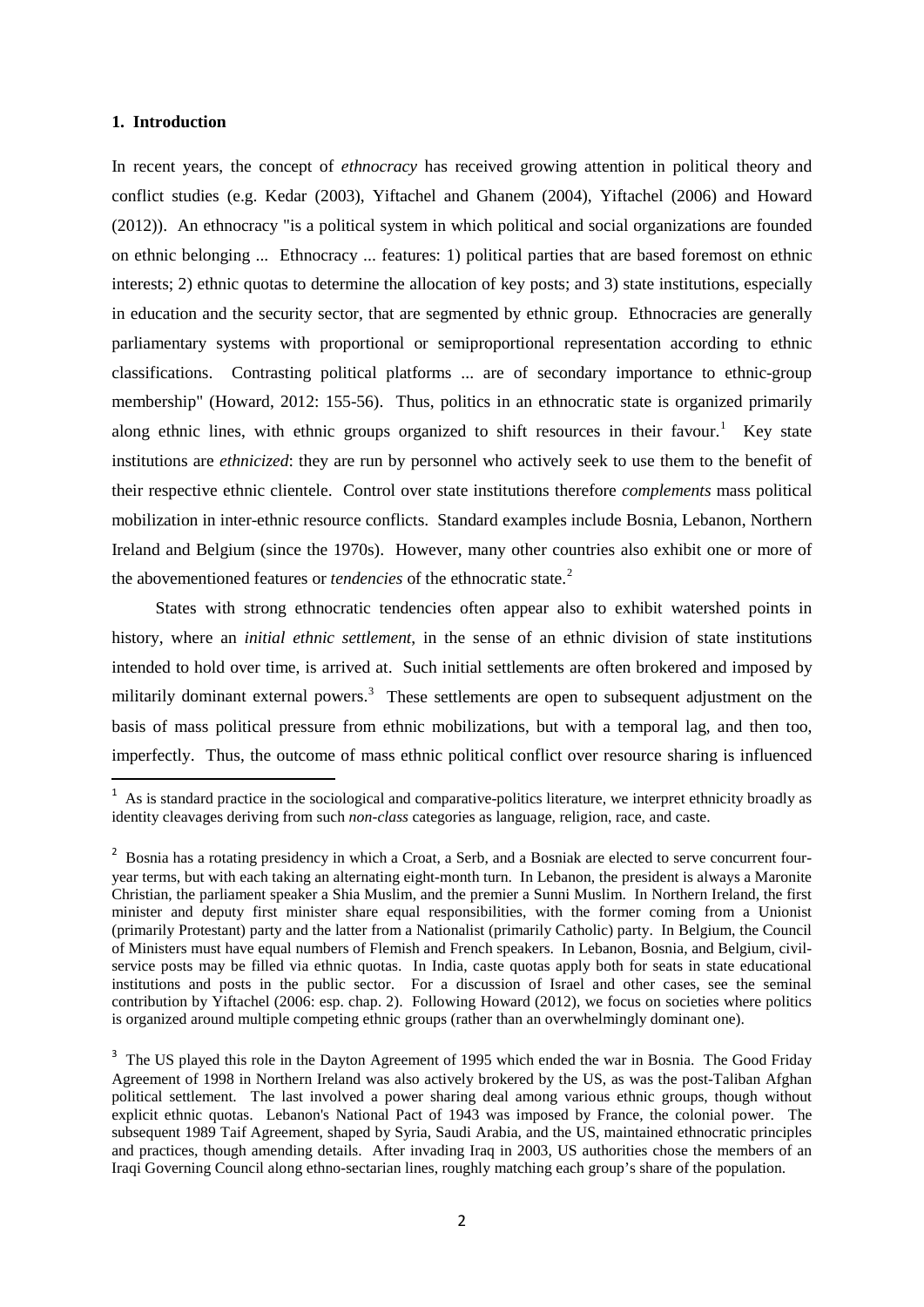by the current relative ethnic influence within institutions; but this outcome, in turn, affects such influence in future periods, albeit imperfectly. Relative ethnic influence over institutions thus evolves over time as a joint consequence of the initial settlement and ethnic conflict: the evolution of ethnic conflict and inter-ethnic distribution is in turn determined jointly by relative ethnic influence over institutions and relative structural strength of the contending communities.

The purpose of this paper is to develop a simple analytical framework within which this dynamic interaction between ethnic conflict and ethnic control over institutions may be theoretically investigated. We ask two main, policy-relevant, questions. First, how does the initial institutional settlement affect the joint evolution of conflict and horizontal equity, and, thus, social welfare? Second, how does the extent of institutional rigidity with regard to relative ethnic partisanship affect these variables? The first question has important implications for understanding how history, in the sense of policies of past agencies (such as colonialism, absolute monarchies or dictatorships) which governed more or less independently from popular pressures, may exert long-term influence on the joint evolution of conflict and inter-community resource distribution. It also provides useful insights into the long-term consequences of external interventions of contemporary vintage, such as those in Iraq, Afghanistan, Syria or Bosnia, that seek to establish particular forms of ethnic sharing of state institutions. The second question has evident implications for institution design and peace policy in ethnically divided societies. Together, the answers to these questions also permit one to explicate the welfare consequences of perfect institutional neutrality in societies exhibiting ethnocratic tendencies.

We set up a model of a contest, over the sharing of some exogenously given resource, between two combatants, interpreted as two ethnic groups. This resource is allocated by a composite state institution according to relative ethnic control; hence the ethnic groups contest the extent of institutional ethnic bias. This contest is repeated in every period over an infinite number of periods. The contest yields the per-period relative influence over state institutions, and thus, share of the contested resource, according to the standard Tullock (1980) contest success function. Relative influence achieved partly spills over into the next period.<sup>[4](#page-3-2)</sup> Thus, most crucially, the efficiency with which an ethnic group's conflict inputs can be converted into success outcomes is partly endogenous in our model. It is given by the multiplicative combination of some initial share, interpreted as the degree of control over institutions provided to the ethnic group by a historical original settlement at the beginning of time, and the share acquired in the preceding period's contest. The relative weight on these two elements models the extent to which immediate mass ethnic political mobilizations intended to lobby/pressurize state institutions over short-term resource sharing has long-term effects on the

<span id="page-4-0"></span> $\frac{1}{4}$ <sup>4</sup> This may happen simply because, as part of the process of pressurizing institutions, ethnic groups manage to insert more of their representatives within institutions, some of whom then maintain their positions into the next period, and/or recruit individuals from their own group. Callander (2007) has shown how bandwagon and momentum might develop in sequential voting, driven by a combination of beliefs and the desire of voters to vote for the winning candidate. Some of these effects may also be present in our very different context, as opportunistic elites adjust their behaviour in line with revealed relative success (power) in mass ethnic conflict.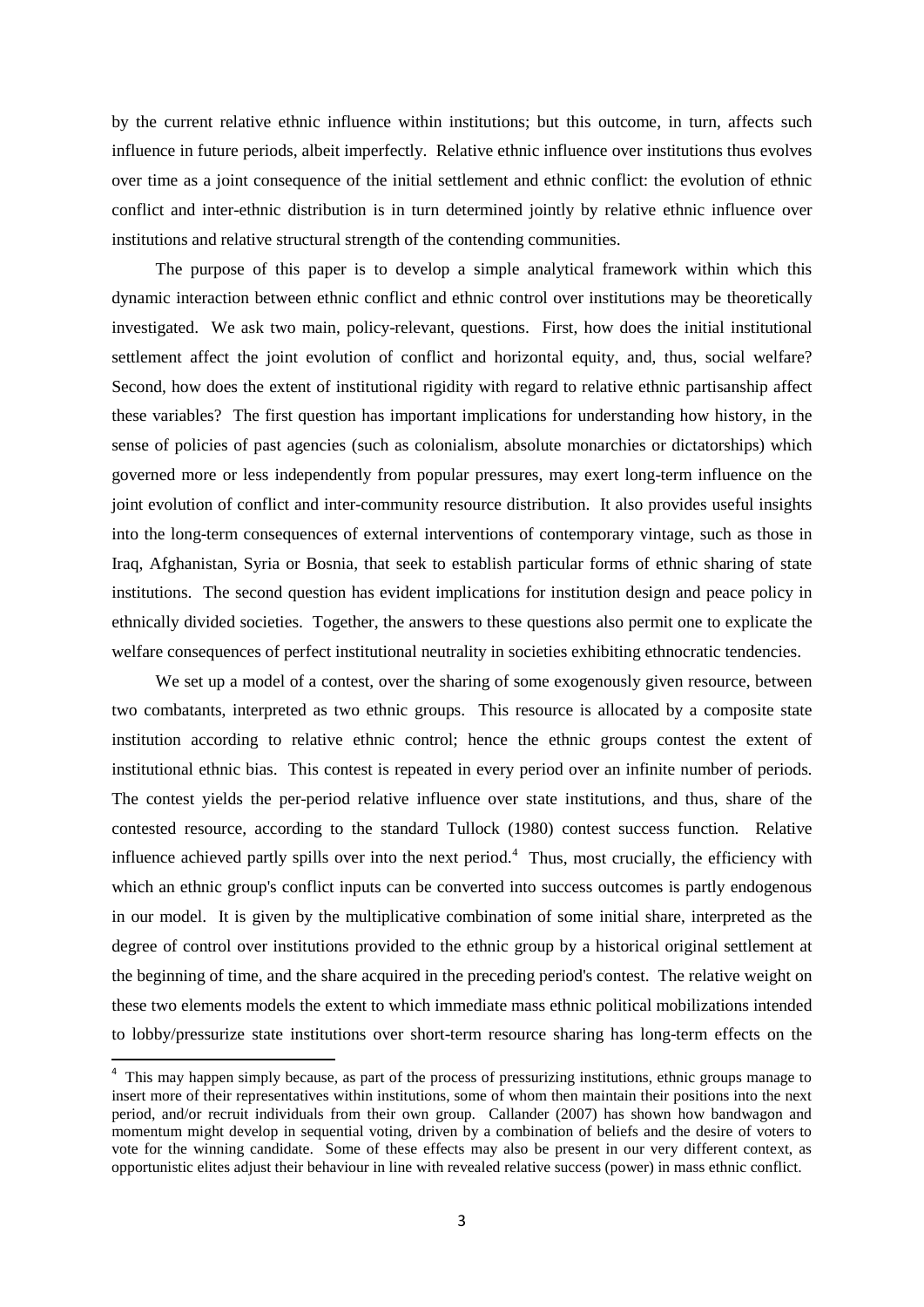ethnic bias thereof. A high weight on the former reflects a high degree of institutional rigidity, whereby the relative ethnic partisanship of institutions accords more closely to the original settlement. The combatants have a short time horizon: they discount the future completely. Relative cost of conflict inputs is assumed invariant over time, reflecting structural features of the economy as well as community organization, and one community has a persistent (though possibly minor) cost advantage.

Our model departs from the literature on dynamic contests in its endogenization of the efficiency of contest effort. Baik and Lee (2000) and Lee (2003) set up a model of a two-period contest where efforts in the first period carry over *additively* into the second period, and players take this spill-over into account in making their first period conflict allocation decisions. Schmitt *et al.* (2004) maintain this structure while extending it to a finite number (possibly more than two) of periods. Relative efficiency of contest effort of the players is exogenously given in these models. In our infinitely repeated contest, in contrast, *relative success* in the preceding period determines efficiency in the present period, and players completely discount the future. Maxwell and Reuveny (2005) consider conflict in a dynamic setting, where, as in our model, actors maximize their share of the contested output available in the current period, and this output is split deterministically among the groups based on their fighting effort. Thus, our model is similar to theirs in its assumptions of (a) short (i.e., current period) time horizon of combatants, and (b) conflict outcomes as deterministic shares of the prize. Reuveny *et al.* (2011) extend this framework to a succession of winner-take-all contests. In both these contributions, however, the spoils are used to increase the sizes of the groups, and the conflict repeats with these altered sizes. Thus, success in the preceding period affects outcomes in the current period *only* by relaxing the conflict resource constraint, assumed binding, therein. Relative conflict efficiency is exogenously given in these models. In contrast, we assume that conflict resource constraints are non-binding in every period, so that the mechanism through which past conflict affects present conflict in their model becomes inoperative in ours. Instead, past conflict outcomes directly determine relative conflict efficiency in the present in our model.<sup>[5](#page-4-0)</sup>

We find that an initial settlement that does not negate the effort cost advantage of a community in conflict leads to secularly declining conflict, but increasing horizontal inequality. In these cases, a more advantageous initial settlement for the cost-advantaged community reduces conflict, but exacerbates inequality, in every period. This is true of greater institutional flexibility as well. More interestingly, initial ethnic settlements over state institutions that more than negate a community's cost

<span id="page-5-0"></span> $\frac{1}{5}$  $<sup>5</sup>$  Distantly related is the literature on multi-stage races with farsighted players who compete in a finite sequence</sup> of simultaneous move component contests. Konrad and Kovenock (2009) study such a model, where the component contests are all-pay auctions with complete information. Players may win a prize both for winning each component contest and for winning the overall race. They characterize the unique subgame perfect equilibrium. Klump and Polborn (2006) and Irfanoglu *et al.* (2014) provide related analyses of multi-stage electoral contests. Direct productivity carry-overs and prize sharing, which constitute our focus, do not feature in any of these contributions. On the other hand, unlike theirs, our analysis does not feature either an end state prize or farsighted players. See Konrad (2009, chap. 8) for a survey of the literature on dynamic contests.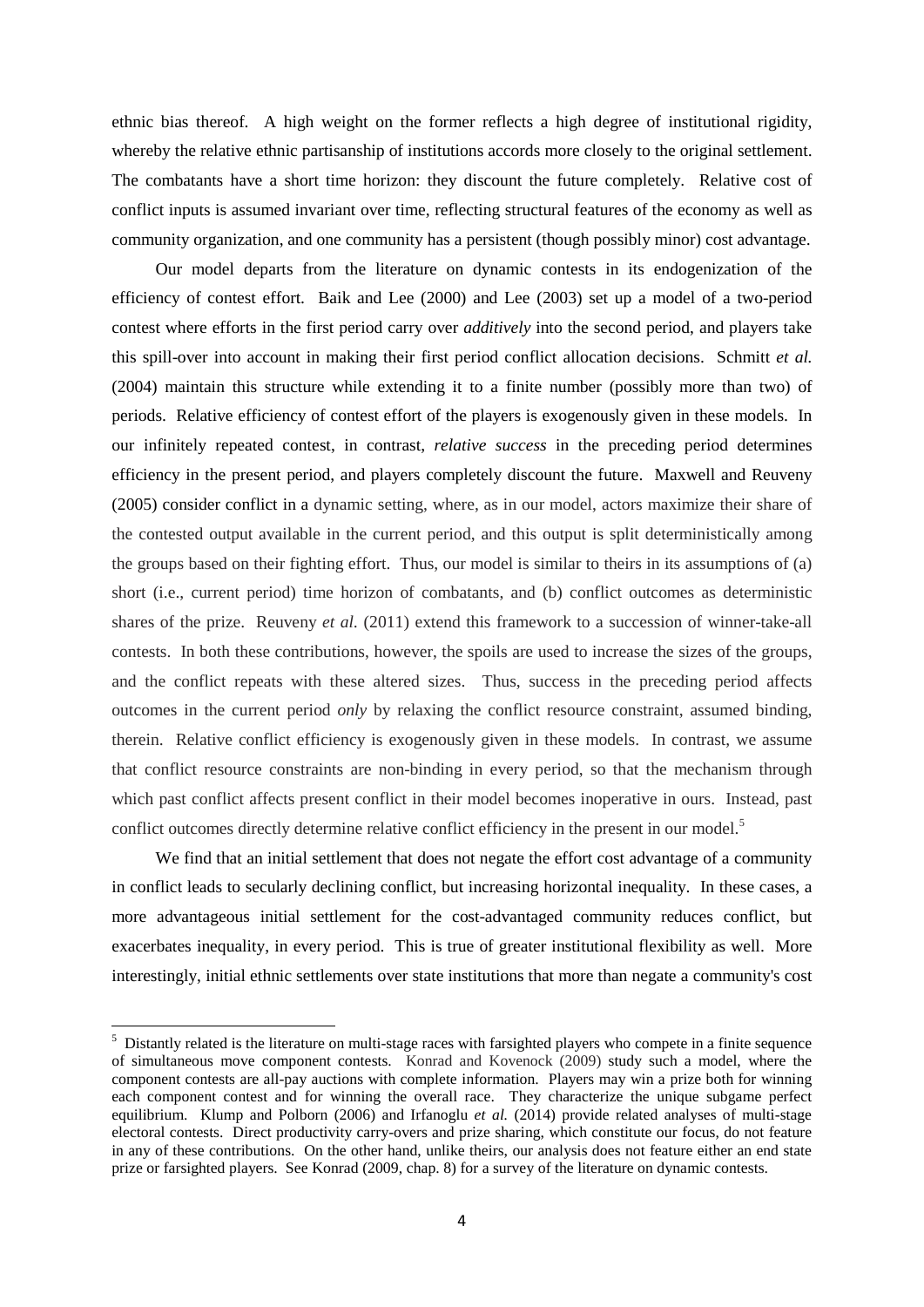advantage in the short run, but are not drastic enough to do so permanently, generate non-monotone evolution of both conflict and distribution. Subsequent to the settlement, conflict increases in initial periods, but declines in later period, asymptotically converging to a steady state. Conversely, intercommunity resource inequality initially declines, and subsequently increases. Hence, a social welfare aggregation of inequality and efficiency (conflict reduction) exhibits non-monotone movement as well. In this zone, a marginal improvement in the low cost community's initial institutional settlement, and in the extent of institutional flexibility, both increase conflict in the initial periods (while reducing inequality), but reduce it in future periods (while increasing inequality). This situation appears to be most likely in real historical contexts. In these contexts, (a) welfare comparisons of alternative intervention packages require specification of both the normatively chosen trade-off between efficiency and equity and the time discount factor, and (b) such comparisons may be time inconsistent. Perfect institutional neutrality facilitates neither equity nor efficiency.

Our results have important implications for the debate over 'liberal interventionism'. Such interventions by foreign entities are often sought to be politically justified by the jointly stated goal of conflict reduction and protection of weaker ethnic groups, within a context of growing ethnic conflict. It is natural to expect politicians and voters in countries which are in a position to intervene to have short time horizons: they are likely to prioritize immediate conflict reduction over long-term peace building. Our results suggest that higher levels of short term peace and protection of weaker ethnic groups may be ensured by one-off interventions which impose a combination of higher institutional disadvantage and greater institutional rigidity on the ethnic group with a conflict cost advantage. However, such higher levels of short term conflict reduction are purchased at the cost of deeper conflict in the longer term. Thus, political short-termism in intervening countries is likely to bias peace-building interventions towards forms (specifically, greater institutional locking out of the stronger/dominant group post intervention and greater institutional rigidity with regard to emergent ethnic political pressure) that are likely to exacerbate conflict in the future. Such exacerbation in turn is likely to justify demands for continuing, deeper and more long-standing intervention, as for example has been the case in Iraq, Syria and Afghanistan, which would push the problem further into the future. Thus, our model suggests that external interventions, when effective in reducing current conflict and protecting weaker groups, may in fact end up sowing the seeds of greater future conflict.

Section 2 sets up the model. Section 3 discusses how greater institutional flexibility with regard to ethnic pressures affects the joint evolution of conflict and resource distribution. Section 4 extends the analysis to an explicit consideration of trade-offs between (horizontal) equity and efficiency (conflict reduction) by embedding it within an aggregative welfare framework. Section 5 discusses some implications for peace policy. Section 6 offers concluding remarks. Detailed proofs of propositions are relegated to an appendix.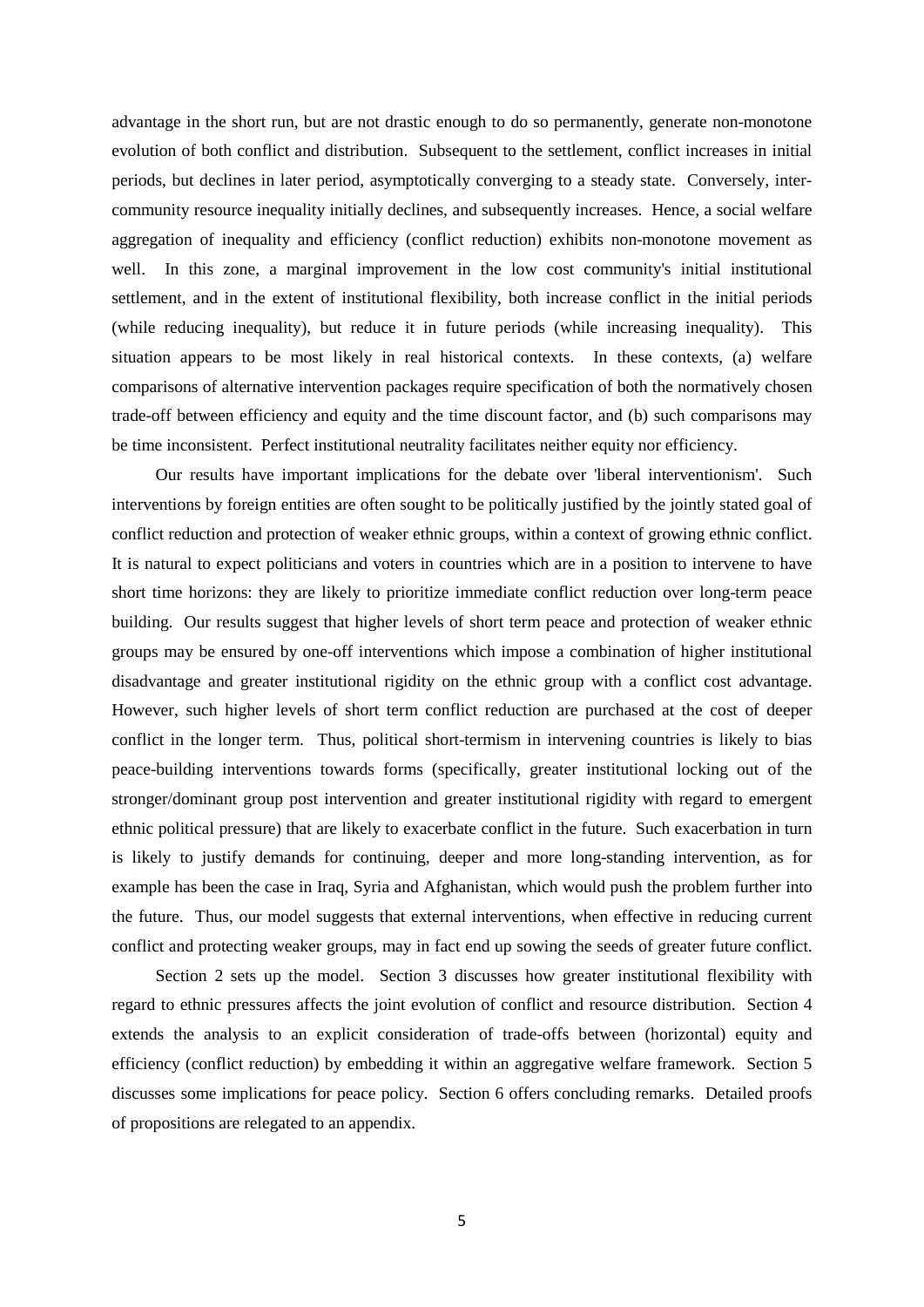#### **2. The model**

Consider a scenario where two groups (ethnic communities), A and B, are engaged in contestation over some income-generating resource in every period  $t \in \{1,2,3,...\}$ . The per-period monetary value of the resource being contested over, to community  $i \in \{A, B\}$ , is  $p_i > 0$ , and its population size is  $n_i$ . Thus, the item being contested over is simply something (e.g. agricultural land, natural (esp. mineral) resources, or foreign aid flows) which, if possessed by community i, would generate income  $p_i$  in every period for that community. Note that communities may (but need not) differ in their valuation of the good being contested.<sup>[6](#page-5-0)</sup> The resource is allocated by a composite state institution (legislature, bureaucracy, armed forces and law courts). This composite state institution's decisions regarding the ethnic division of the resource is determined by a process of contestation (lobbying, political pressure, mass mobilization, direct street action, violence, etc.). Given any group  $i \in \{A, B\}$ , we shall denote the other group by  $-i$ .  $M_{it} \ge 0$  is some non-contested, or productive, income accruing to each member of *i* in period *t*. For community  $i \in \{A, B\}$  in period  $t \in \{1, 2, 3, ...\}$ , the proportion of the state institution's decisions that act in its favour, and, thus, the *share* of the prize, is given by the following variant of the standard (Tullock, 1980) contest success function:

$$
s_{it} = \frac{s_{i,0}^{1-\theta} s_{i,t-1}^{\theta} x_{it}}{s_{i,0}^{1-\theta} s_{i,t-1}^{\theta} x_{it} + s_{-i,0}^{1-\theta} s_{-i,t-1}} \text{ if } x_t > 0;
$$
  

$$
s_{it} = \frac{s_{i,0}^{1-\theta} s_{i,t-1}^{\theta} \theta}{s_{i,0}^{1-\theta} s_{i,t-1}^{\theta} + s_{-i,0}^{1-\theta} s_{-i,t-1}} \text{ otherwise};
$$

$$
(1)
$$

where  $x_{it}$ ,  $x_{-it}$ , respectively, denote the total amounts of *conflict input* (or, *activist labour*) allocated by communities *i* and  $-i$  in period *t*;  $x_t \equiv x_{it} + x_{-i,t}$ ,  $x_{it}$ ,  $x_{-it} \ge 0$ , and  $\theta \in (0,1)$ . From (1),

$$
s_{it} = \frac{x_{it}}{x_{it} + s_{-i,i,0}^{1-\theta} s_{-i,i,t-1}^{\theta} x_{-i,t}} \text{ if } x_t \neq 0,
$$
  
= 
$$
\frac{1}{1 + s_{-i,i,0}^{1-\theta} s_{-i,i,t-1}^{\theta} \text{ otherwise}};
$$
 (2)

<span id="page-7-0"></span>where  $s_{-i,i,0} \equiv \frac{s_{-i,0}}{s_{i,0}}$ ;  $s_{-i,i,t-1} \equiv \frac{s_{-i,t-1}}{s_{i,t-1}}$ . The formulation in (2) clarifies the intuitive idea that the parameter  $\theta$  captures the extent of *inter-temporal spill-overs* in conflict. When  $\theta = 0$ , the model reduces to the standard case of no spill-overs across battlefields (i.e., over time). Relative efficiency of conflict input for community B is given simply by its initial relative institutional share  $S_{BA,0}$ , and

<sup>–&</sup>lt;br>6 <sup>6</sup> Differences in valuation of the item under contestation may reflect differential sales opportunities in global markets (as when international sanctions on oil or diamond sales from conflict zones differentially impact different ethnic militias) and/or possession of productivity enhancing complementary inputs such as technical personnel, ports and transport networks. Additionally, when one community has greater uncontested possession of a similar resource, say oilfields or mines, the contested resource may be more valuable to that community due to economies of scale and indivisibilities in commercial exploitation.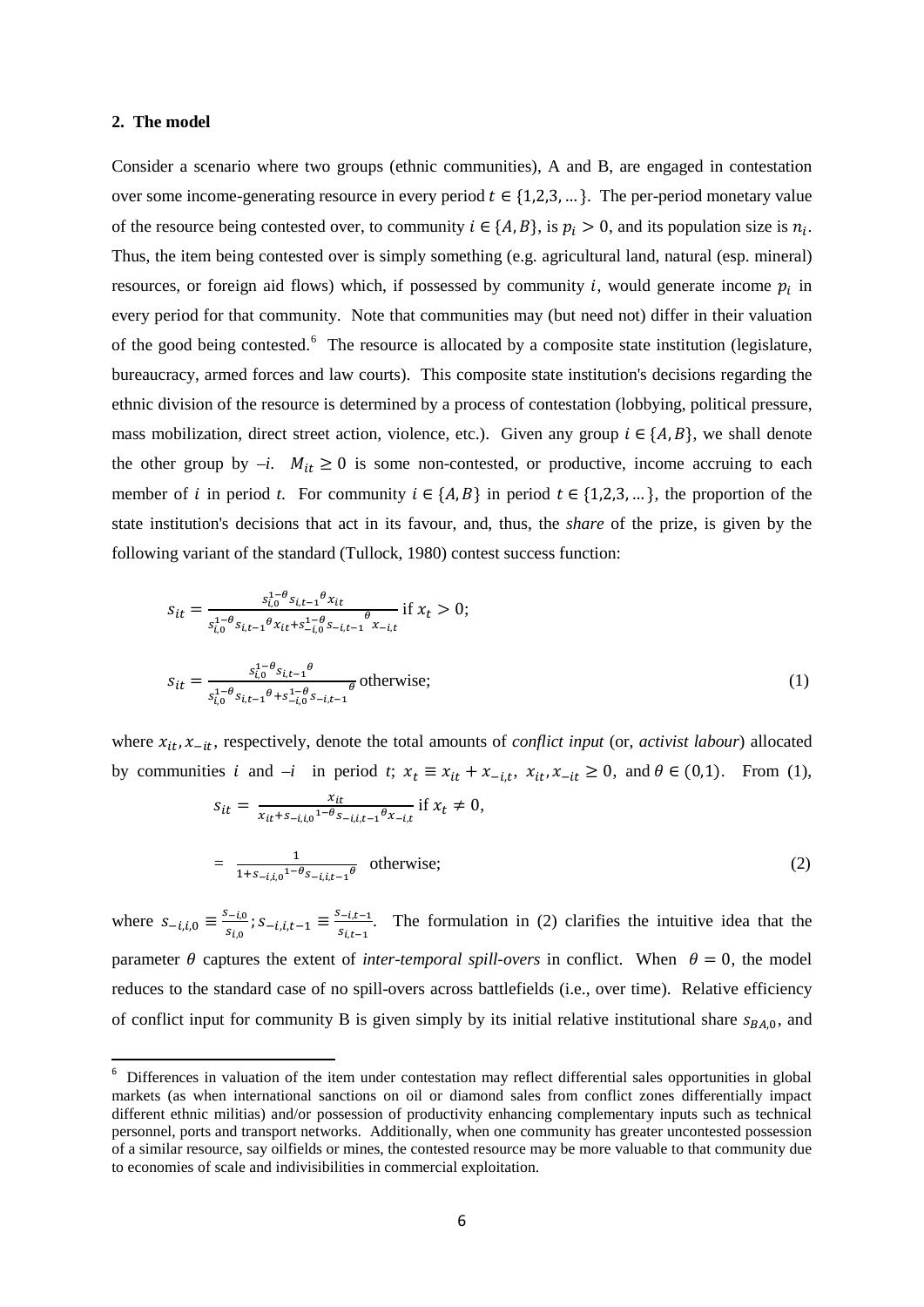this remains invariant over time. When  $\theta > 0$ , positive spill-overs exist: success in one period acts, in effect, as a *force multiplier* in the next. To see this, suppose, without loss of generality, that  $s_{BA,t-1} \equiv \frac{s_{B,t-1}}{s_{A,t-1}} > 1$ , so that B is more successful in the period preceding t. Then, for all  $\theta > 0$ ,  $s_{BA,t-1}$ <sup> $\theta$ </sup> > 1; furthermore,  $s_{BA,t-1}$ <sup> $\theta$ </sup> is monotonically increasing in  $\theta$ . Thus, greater success in the preceding period magnifies the effectiveness or productivity of one's conflict inputs in the current period, thereby translating into a higher success (i.e., share) in that period for any given deployment of conflict inputs therein by the two parties, and for any initial history  $s_{BA,0}$ . The higher the value of  $\theta$ , the greater the extent of productivity spill-over from the immediate past to the present, and, correspondingly, the lower the importance of initial conditions in determining present conflict efficiency. In the limit  $\theta = 1$ , initial history ceases to matter completely in the determination of relative conflict efficiency. Conversely, spill-overs from the immediate past to the present act as a *force dampener* in the present for the combatant relatively less successful in the preceding period.

Community  $i \in \{A, B\}$  in period t can purchase conflict inputs in that period, at a price  $q_{it}$ , which reflects the (broadly market determined) composite cost of training, equipping and retaining a unit of *activist* labour. Formally, we think of a unit of conflict input as one unit of activist labour, produced by the (cost-minimizing) combination of raw labour with specialized training and enabling equipment according to some linearly homogeneous production function, the latter being determined by the specific form of the conflict (e.g. whether lobbying, mass street mobilization or political violence). Given a linearly homogeneous production function, the conflict cost,  $q_{it}$ , can thus be thought of as the (constant) marginal cost of output (activist labour), determined in standard fashion by the cost-minimizing input combination weighted by the market determined prices of all inputs.<sup>[7](#page-7-0)</sup> Among the multiple determinants of a group's conflict cost, perhaps the most important ones are: (i) the extent of the group's access to the international market for military goods, including mercenaries and military trainers, and (ii) the domestic (group-specific) return from productive labour.

Apart from training and equipment, however, the conflict efficiency of a unit of activist labour may be expected to be affected positively by support from elites who control the institutions of state

<span id="page-8-0"></span><sup>-&</sup>lt;br>7  $\frac{7}{10}$  Intuitively, to participate effectively in conflict, each potential activist in a group needs to be first trained to some level to carry out activities pertaining to lobbying, propaganda, agitation, organization, violent confrontation, terrorism and/or civil war. Additionally, she has to be provided with some requisite level of material and human support equipment, say office space, transport and communication facilities, printing press, legal aid, safe houses, and/or armament. In both cases, costly material goods and human services, largely available at short notice through local or global markets, need to be purchased. Lastly, the activist has to be provided sufficient financial inducement to make her decision to participate in conflict activities individually rational: the magnitude of such payment would thus depend on her returns from productive activities. The human element in activism may be substituted to a large extent by better training or more material equipment: the cost minimizing combination will thus be determined by technology and relative prices. Arbatskaya and Mialon (2010) provide a formalization of this basic idea of multiple conflict inputs mapped (according to a Cobb-Douglas production function in their case) into an aggregate conflict effort variable.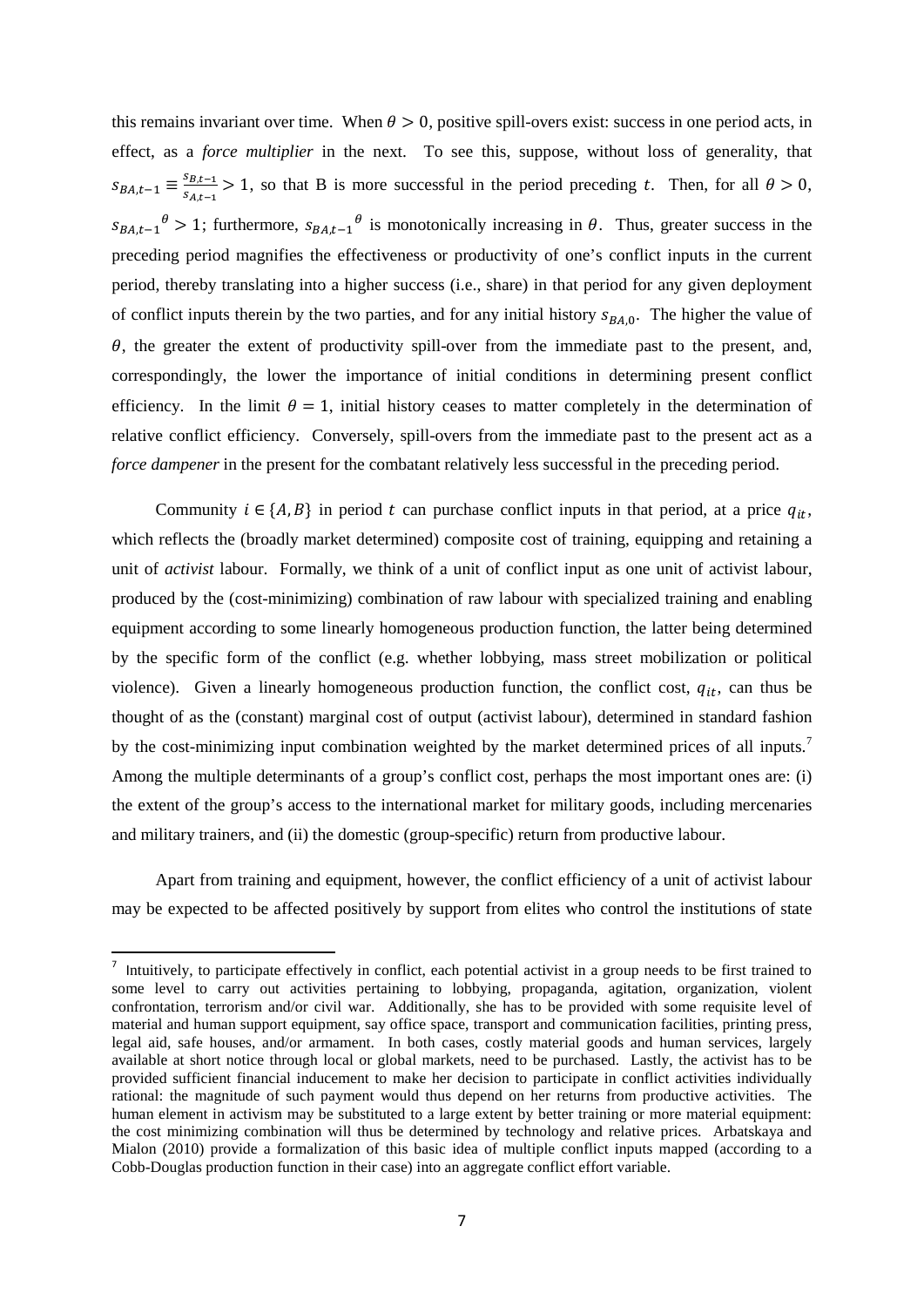power (the military, police, bureaucracy, and the judiciary). These institutions control access to items which, while not easy to procure from market purchase, can nonetheless complement activist labour in conflict situations. Sympathetic generals can provide access to existing stocks of heavy weaponry, supportive officials may easily concede demands from *i* but refuse to accede to political pressure from its rival, and partisan police officers and judges may refuse to act against activists from one community while clamping down heavily on those from the other. Thus, the relative efficiency, in mass political conflict to influence state institutions, of a unit of activist labour belonging to a community should be an increasing function of its relative control over elites who run institutions.

Mass ethnic political movements commonly seek to pressurize the state to simultaneously accede to its current resource demands and to increase its representation within state institutions which actually implement allocations at the ground level.<sup>[8](#page-8-0)</sup> We therefore think of each contending community as using activist labour to pressurize those elite individuals who are not its natural sympathizers to act in its favour within institutions, as in the standard literature on lobbying and rentseeking. Additionally, each contending community also uses activist labour to pressurize the state to increase its representation within state institutions. If institutions were completely subordinate to pressures from mass politics, their personnel composition should fully adjust to, or accommodate, the relative strength of the contending groups, as revealed by the relative conflict success ratio. Thus, A's relative control over institutions in period *t* would be identical to its relative conflict success in the preceding period  $\binom{S_{A,t-1}}{S_{B,t-1}}$ . Recalling (2), this corresponds to our conflict success function when  $\theta = 1$ : intuitively, this corresponds to the idea of perfectly *flexible* institutions, i.e., institutions completely and accurately reflecting the prevailing ethnic balance of power in the mass political sphere.

Realistically, however, one would expect ethnic accommodation to be less than perfect. It is well-known in the political science literature that elites are self-perpetuating to a significant extent. Institutions such as the military, bureaucracy, police, and judiciary all have their internal hierarchies, specialized personnel requirements and relatively autonomous recruitment rules, which politicians representing mass movements find difficult to alter dramatically without risking elite resistance and consequent governance collapse in the short run. Thus, the ability of elites to resist political attempts at permanently restructuring their social composition or long-term ethnic alignment implies that institutions are likely to exhibit a certain rigidity: they are likely to exhibit a measure of relative community bias that lags behind the immediately revealed relative political strength. This consideration motivates and justifies the assumption  $\theta \in (0,1)$ . To see this more clearly, assume A is the weaker community in ethnic contestation in some period relative to the initial institutional

<span id="page-9-0"></span><sup>-&</sup>lt;br>8 To illustrate, recent street demonstrations in US cities against police treatment of African-Americans demanded both changes in police practice and greater representation of African-Americans in the upper levels of the law-enforcement hierarchy.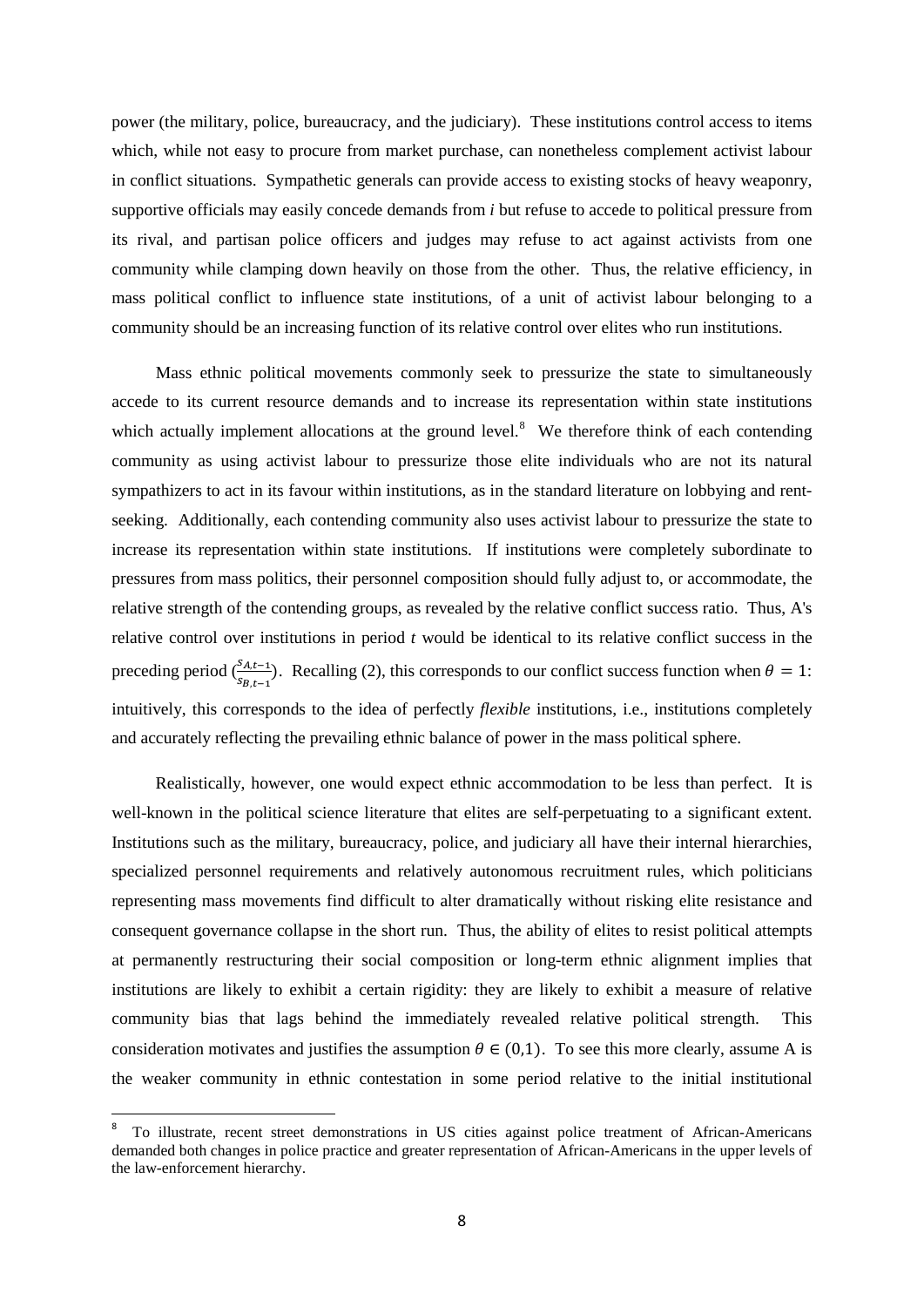settlement, i.e.  $\frac{S_{A,t-1}}{S_{B,t-1}} < \frac{S_{A,0}}{S_{B,0}}$ . Notice that, for  $\theta \in (0,1)$ , (i)  $\left[\frac{S_{A,0}}{S_{B,0}}\right]$  $\frac{S_{A,0}}{S_{B,0}} > (\frac{S_{A,0}}{S_{B,0}})$  $\frac{S_{A,0}}{S_{B,0}}$ <sup>1- $\theta \left( \frac{S_{A,t-1}}{S_{B,t-1}} \right)$ </sup>  $\frac{H_1(t+1)}{S_{B,t-1}}$  $\frac{B}{s_{B,t-1}}$ , and (ii)  $\frac{S_{A,0}}{S_{B,0}}$  $\frac{S_{A,0}}{S_{B,0}} - (\frac{S_{A,0}}{S_{B,0}})$  $\frac{S_{A,0}}{S_{B,0}}$ <sup>1- $\theta \left( \frac{S_{A,t-1}}{S_{B,t-1}} \right)$ </sup>  $\frac{A,t-1}{S_{B,t-1}}$  $\theta$  is increasing in  $\theta$ . Thus,  $\theta \in (0,1)$  implies that A's weakness in mass politics in the immediate past does translate into its relative weakness within institutions in the present, but only partially: institutional elites maintain independence from the immediately dominant community, B, to an extent. A lower value of  $\theta$  implies a higher degree of elite conformity to the original balance of power ( $s_{BA,0}$ ) while, conversely, a higher value of  $\theta$  implies elites (and thereby institutions) more accommodative of immediate political strength. The polar case of  $\theta = 0$  models perfect elite (and thereby, institutional) rigidity: the institutional balance of power rigidly conforms to the initial settlement regardless of the outcome in the subsequent ethnic conflicts. States such as Lebanon and Northern Ireland, where ethnic division of control over institutions currently follows relatively rigid rules codified in some past settlement (respectively, French colonialism imposed rules and the Good Friday Agreement), may, for modelling purposes, be thus ascribed values of  $\theta$  close to 0. Conversely, states such as India, Israel, Belgium, South Africa and Iraq, where in recent years the relative presence of ethnic groups within institutions has changed significantly in response to mass political pressure, may be modelled as involving relatively high values of  $\theta$ .

**Remark 1.** Full and persistent institutional neutrality between contending groups is ensured when  $s_{AB,0} = 1$  *and*  $\theta = 0$ . Thus, complete institutional rigidity coupled with an initial settlement which ethnicizes institutions equally between the contending groups, say through constitutional and juridical provisions of mandatory equal representation, ensures institutional neutrality in our model.

**Remark 2.** Institutional rigidity (low  $\theta$ ) may be the *de facto* outcome even in the absence of *de jure* rules codified in past institutional settlements. Recall that institutional rigidity comes about when the ethnic composition of elites running state institutions is relatively impervious to change. Running institutions usually requires at least a minimal level of specialized, technocratic knowledge, training and experience. When education levels vary dramatically between ethnic groups, the better educated ethnic group may continue to dominate in state institutions simply because very few members of the other group achieve the minimal educational qualifications necessary to meet the entry

<span id="page-10-0"></span><sup>–&</sup>lt;br>9 <sup>9</sup> In India, since Independence, recruitment quotas in the bureaucracy, police and the public sector have been progressively extended: initially to the so-called Scheduled Castes and Tribes, subsequently to Other Backward Castes, and, most recently, to sections of Muslims. The passing of the relevant legislation, and the extent of its subsequent implementation, have both reflected the fluctuating strength of mass ethnic political lobbies. Affirmative action in South Africa since the end of Apartheid, ethnic representation in Belgian institutions since the 1970s, minority ethnic rights in Israel since 1990, Sunni representation in state institutions in Iraq in the past decade, have all similarly evolved and changed significantly in response to mass ethnicizing political pressures. In these cases, the patterns of institutional ethnicization appear to be determined more by immediate and evolving ethnic politics than the terms of some original ethnic settlement.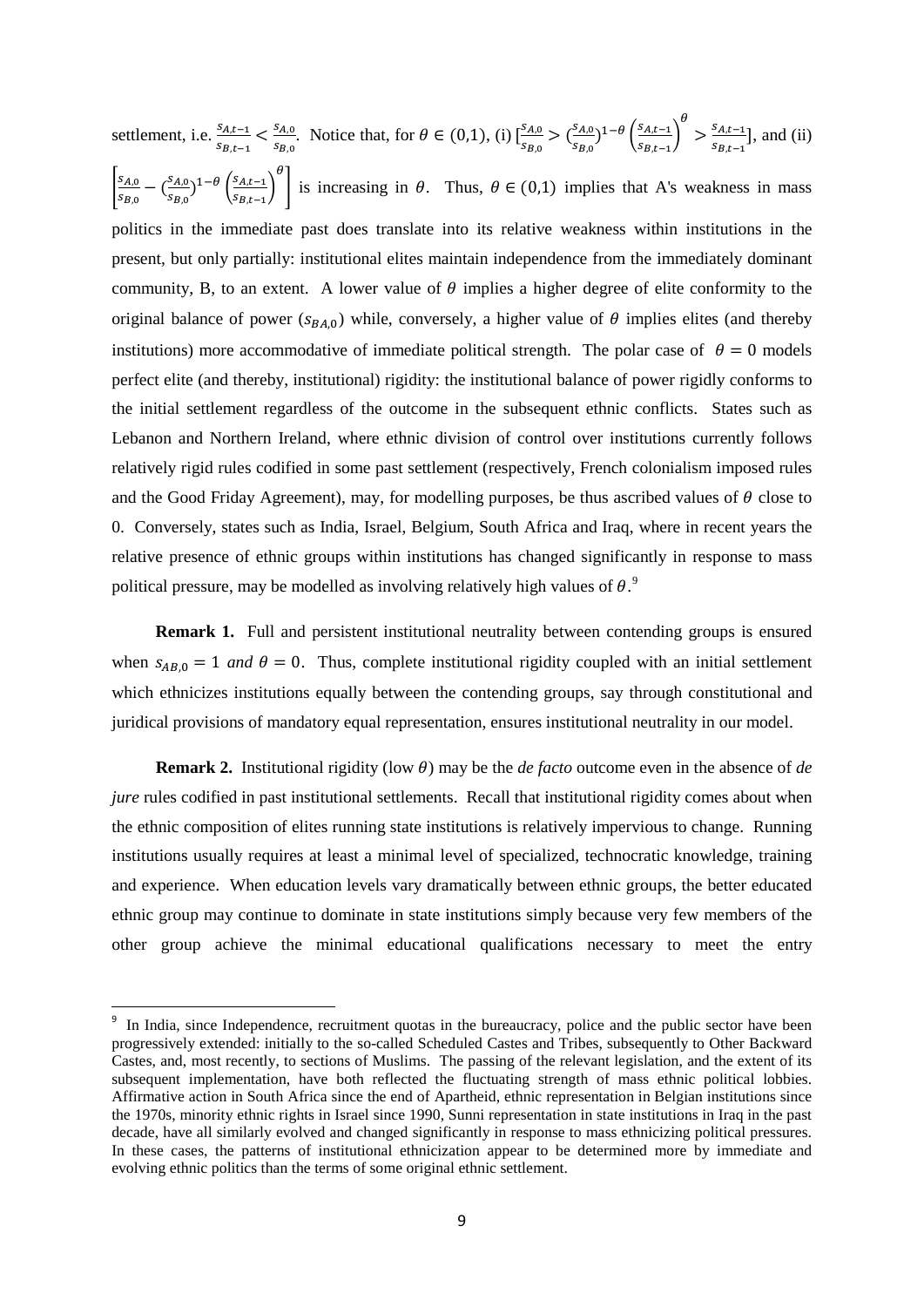requirements.<sup>10</sup> On the other hand, the less educated ethnic group is likely to have a lower opportunity cost of activist labour and thus a conflict cost advantage.

Following Maxwell and Reuveny (2005) and Reuveny *et al.* (2011), we assume that individuals, and therefore communities, have a short time horizon: they completely discount future periods in their allocation decisions. As argued there, it is implausible to ascribe long time horizons to real-life political actors in situations of conflict stretching indefinitely into the future. Additionally, this feature of the model serves to isolate, and thereby highlight, the role of *impersonal* inter-temporal spill-overs in influencing conflict outcomes over time. We also assume that communities follow an equal surplus sharing rule, whereby each member of a community  $i \in \{A, B\}$  receives an equal share of that community's net income (i.e., the amount  $\frac{[s_{it}p_i - q_{it}x_{it} + n_iM_{it}]}{n_i}$ ) in each period. Thus, it is individually rational to maximize total community income. We can therefore abstract from free-rider problems within a community to model each community as an individual combatant seeking to maximize its total income in each period,  $[s_{it}p_i - q_{it}x_{it} + n_iM_{it}]$ , subject to the conflict success function (1) above.<sup>11</sup> Our formulation also abstracts from conflict financing issues, which is the focus of much of the literature on conflicts in multiple battlefields (e.g. Maxwell and Reuveny (2005), Kvasov (2007) and Reuveny *et al.* (2011); see Kovenock and Roberson (2012) for a recent survey).

**Remark 3.** One could, alternatively, follow Katz *et al.* (1990) in modelling the contested resource as a group-specific public good, which yields  $p_i$  to each member  $j \in \{1, 2, ..., n_i\}$  of community  $i$ , and assume that all individuals simultaneously choose their individual conflict input contributions  $x_{ji,t}$  so as to maximize individual payoffs  $[s_{it}p_i - q_{it}x_{ji,t} + M_{it}]$ , with total conflict allocation of a community simply the sum of individual contributions, i.e.  $x_{it} \equiv \sum_{j=1}^{n_i} x_{ji,t}$ . The first order conditions remain identical under this alternative, yielding (3) below. Consequently, our conclusions presented below will continue to hold in substance.

Using  $(2)$ , for period  $t$ , recalling that the *relative* conflict outcome share is denoted by:  $s_{BA,t} \equiv \frac{s_{Bt}}{s_{At}}$ , the first order conditions yield:

$$
\frac{(s_{BA,0})^{1-\theta}(s_{BA,t-1})^{\theta}x_{Bt}}{[x_{At}+(s_{BA,0})^{1-\theta}(s_{BA,t-1})^{\theta}x_{Bt}]^2} = \frac{q_{At}}{p_A} \equiv C_{At},
$$
\n(3)

 <sup>10</sup> For example, despite recruitment quotas in their favour since Independence, representation of the so-called Scheduled Castes and Tribes remains far short of both their quota levels and population shares in middle to upper level positions in the bureaucracy, police and the public sector in India. Reserved posts remain vacant due to the paucity of candidates meeting minimum requirements. See Varma (2012).

<span id="page-11-1"></span><span id="page-11-0"></span><sup>&</sup>lt;sup>11</sup> Dasgupta and Kanbur (2011, 2007 and 2005a) have argued that mutual benefit from sharing of group-specific public goods, generated by decentralized voluntary contributions of group members, may play an important role in reducing welfare inequality, conflict and opportunistic behaviour within a group.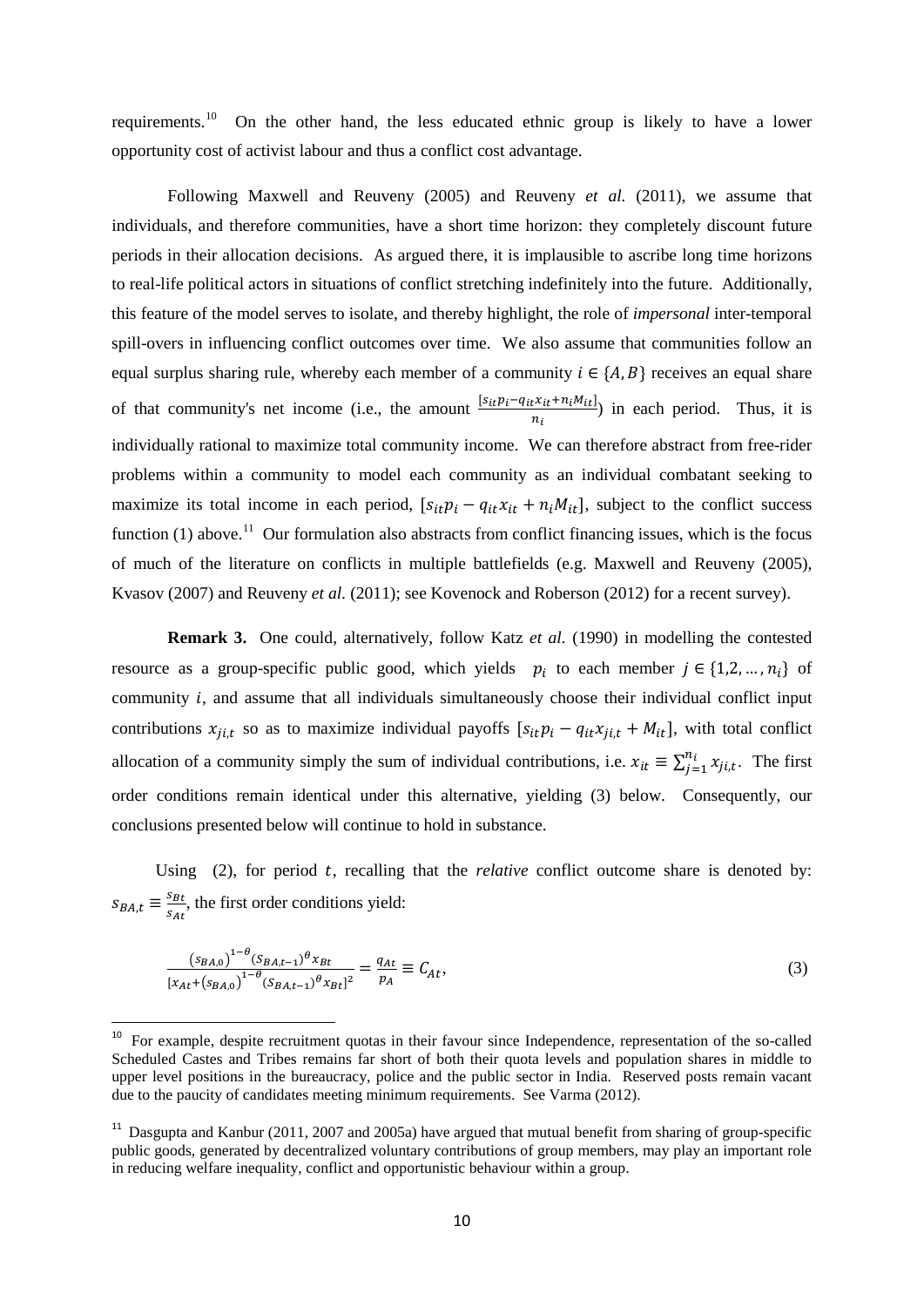$$
\frac{(s_{BA,0})^{1-\theta}(s_{BA,t-1})^{\theta}x_{At}}{[x_{At}+(s_{BA,0})^{1-\theta}(s_{BA,t-1})^{\theta}x_{Bt}]^2} = \frac{q_{Bt}}{p_B} \equiv C_{Bt};
$$
\n(4)

where  $C_{it}$  is the ratio of the per unit conflict cost to benefit. Together, (3) and (4) yield:

$$
\frac{x_{Bt}}{x_{At}} = \frac{q_{ABt}}{p_{AB}} \equiv C_{AB,t};\tag{5}
$$

where  $q_{AB,t} \equiv \frac{q_{At}}{q_{Bt}}$  is the relative cost of deploying a unit of the conflict input, while  $p_{AB} \equiv \frac{p_A}{p_B}$  is the relative benefit from acquiring the item under contestation, and  $C_{AB,t} \equiv \frac{C_{AB}}{C_{BA}}$  $\frac{c_{At}}{c_{Bt}}$ . Thus, the variable  $C_{AB,t}$ measures the relative cost of conflict inputs for A, normalized by the relative benefit to A from acquiring the item under contestation. Using (3)-(5), we have individual conflict input deployments in *t* for any given value of the relative share in period  $t - 1$  and the initial balance of power:

$$
x_{At} = \frac{(s_{BA,0})^{1-\theta} (s_{BA,t-1})^{\theta}}{c_{Bt}[1 + (s_{BA,0})^{1-\theta} (s_{BA,t-1})^{\theta} c_{AB,t}]^2};
$$
\n(6)

$$
x_{Bt} = \frac{(s_{BA,0})^{1-\theta} (s_{BA,t-1})^{\theta} C_{AB,t}}{C_{Bt}[1 + (s_{BA,0})^{1-\theta} (s_{BA,t-1})^{\theta} C_{AB,t}]^2}.
$$
\n
$$
(7)
$$

Together, (6)-(7) yield total conflict expenditure in battlefield (period) *t*:

$$
E_t \equiv q_{At} x_{At} + q_{Bt} x_{Bt} = \frac{(s_{BA,0})^{1-\theta} (s_{BA,t-1})^{\theta}}{[1 + (s_{BA,0})^{1-\theta} (s_{BA,t-1})^{\theta} c_{AB,t}]^2} \left[\frac{q_{At} + c_{AB,t} q_{Bt}}{c_{Bt}}\right].
$$
\n(8)

 $E_t$  provides a measure of both the intensity of conflict and the extent of social wastage thereby in a period; (6)-(7) yield the relative share in *t* as a function of that in the preceding and initial periods:

$$
s_{BA,t} = (s_{BA,0})^{1-\theta} (s_{BA,t-1})^{\theta} \frac{x_{Bt}}{x_{At}} = (s_{BA,0})^{1-\theta} (s_{BA,t-1})^{\theta} C_{AB,t}.
$$
 (9)

Using (9) and recalling that  $s_{BA,t} \equiv \frac{s_{Bt}}{s_{At}}$ ,  $s_{Bt} + s_{At} = 1$ , we get:

$$
s_{At} = \left[ \left( s_{BA,0} \right)^{1-\theta} \left( s_{BA,t-1} \right)^{\theta} C_{AB,t} + 1 \right]^{-1} = \frac{1}{s_{BA,t}+1},
$$
  

$$
s_{Bt} = \frac{\left( s_{BA,0} \right)^{1-\theta} \left( s_{BA,t-1} \right)^{\theta} C_{AB,t}}{\left[ \left( s_{BA,0} \right)^{1-\theta} \left( s_{BA,t-1} \right)^{\theta} C_{AB,t} + 1 \right]} = \frac{s_{BA,t}}{s_{BA,t}+1}.
$$
 (10)

Repeated use of (9) yields:

$$
s_{BA,t} = s_{BA,0} [C_{AB,1}^{\theta^{t-1}} C_{AB,2}^{\theta^{t-2}} \dots C_{AB,t-1}^{\theta^{t-2}} C_{AB,t}].
$$
 (11)

The initial settlement,  $S_{BA,0}$ , and hence relative ethnic control over institutions in period 1, is a parameter in our model. The community-specific costs of conflict inputs are like-wise given, reflecting structural conditions in the economy (which determine the opportunity cost of converting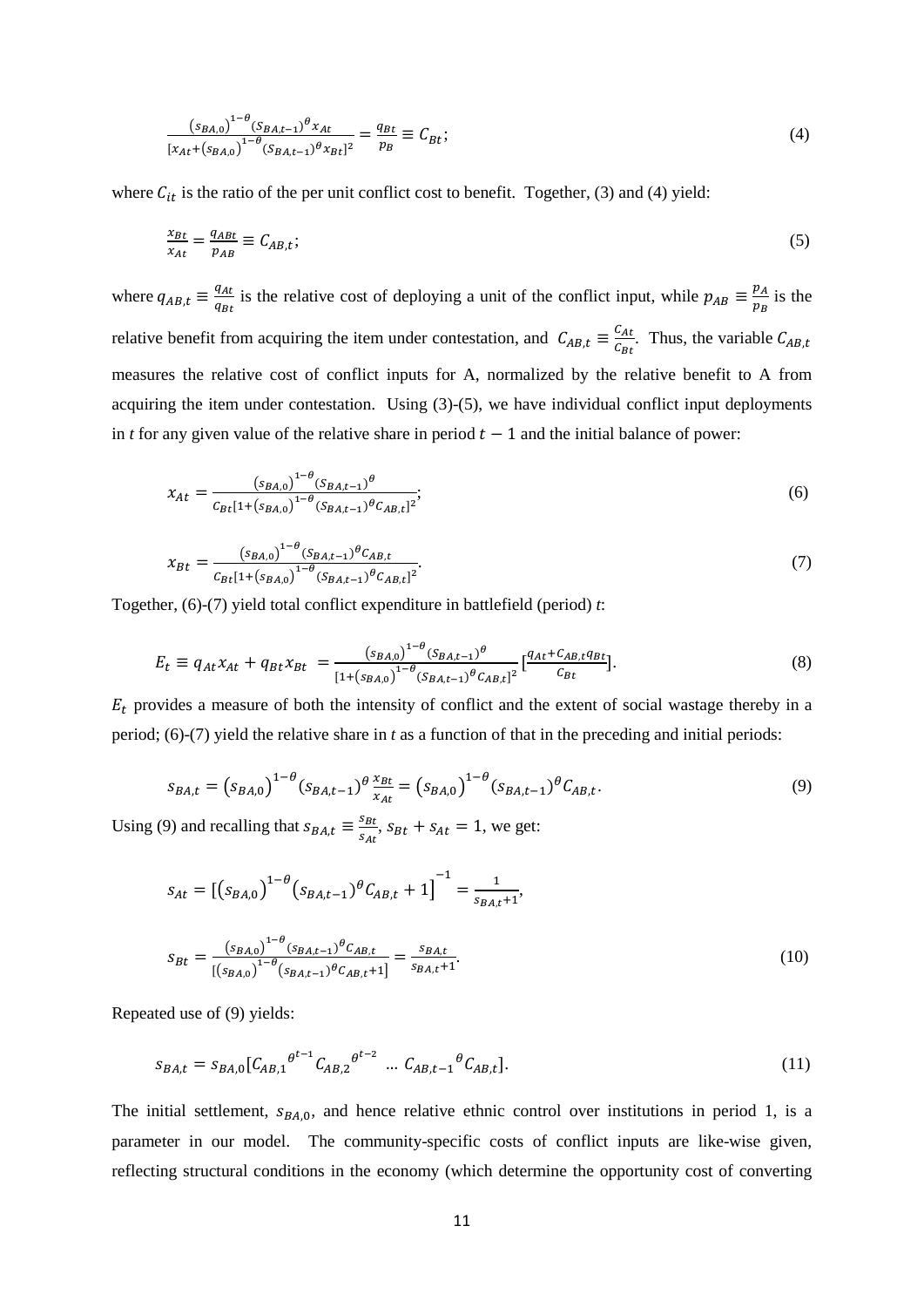productive labour to activist labour) and/or the extent of access to global arms and mercenary markets. Traditional forms of social organization, such as caste, clan or religious institutions, as well as norms of behaviour such as mandatory participation in collective annual festivals or pilgrimage, may reduce or enhance the transaction and search costs associated with recruiting and training activist labour, and organizing conflict activities in general. Variations in the functioning of such structures across communities may thus contribute to differences in conflict costs.<sup>12</sup>

**Assumption 1.** For all 
$$
t \in \{1, 2, 3, \ldots\}
$$
,  $[q_{AB,t} = \overline{q}_{AB}]$ , with  $\frac{\overline{q}_{AB}}{p_{AB}} > 1$ .

Assumption 1 restricts attention to the case where the relative cost of military inputs is constant over time, and A has a (benefit-normalized) cost disadvantage. Intuitively, one community may have a persistent normalized cost advantage in conflict when its opportunity cost of deploying activist labour is lower (say, because it controls land that is less fertile or has a larger pool of unemployed), or when some external government/agency such as the US, NATO or the EU secularly subsidizes retention, training and equipment expenses, including arms, for its activist labour, or when it is better placed to financially exploit the contested item. One community may also have traditional internal institutions that are better at providing ready sites of activist recruitment and training.

Let 
$$
\overline{C}_{AB} \equiv \frac{\overline{q}_{AB}}{p_{AB}}
$$
 be the normalized relative cost. Given Assumption 1, (11) yields:

for all 
$$
t \in \{0,1,2,3,...\}
$$
,  $s_{BA,t} = s_{BA,0}(\overline{C}_{AB})^{(\frac{1-\theta^{t}}{1-\theta})}$ . (12)

By (12), higher  $s_{BA,0}$  implies greater  $s_{BA,t}$  in every period *t*. Thus, an initial positive shock to a combatant's share gets transmitted over time: it causally generates greater share in every future period due to the productivity advantage it confers. Hence history, modelled as an initial division of control over institutions, exerts a permanent influence in our model. From (12),

$$
\lim_{t \to \infty} s_{BA,t} = s_{BA,0} (\overline{C}_{AB})^{\left(\frac{1}{1-\theta}\right)}.
$$
\n(13)

Equation (13) shows that the degree of institutional flexibility with regard to ethnic influences, as measured by the parameter  $\theta$ , continues to influence the relative share even in the limit. Initial

<span id="page-13-0"></span><sup>&</sup>lt;sup>12</sup> The impact of population size on conflict cost appears intuitively ambiguous. Larger community size is likely to provide a larger pool of individuals better endowed with innate psychological and physical abilities ('aggression') that can be substituted for costly training in the production of activist labour. However, as is commonly argued, larger communities may also find it more difficult to maintain community cohesion and prevent free-riding (see, for example, Olson (1965), Hardin (1982) and Esteban and Ray (2001)).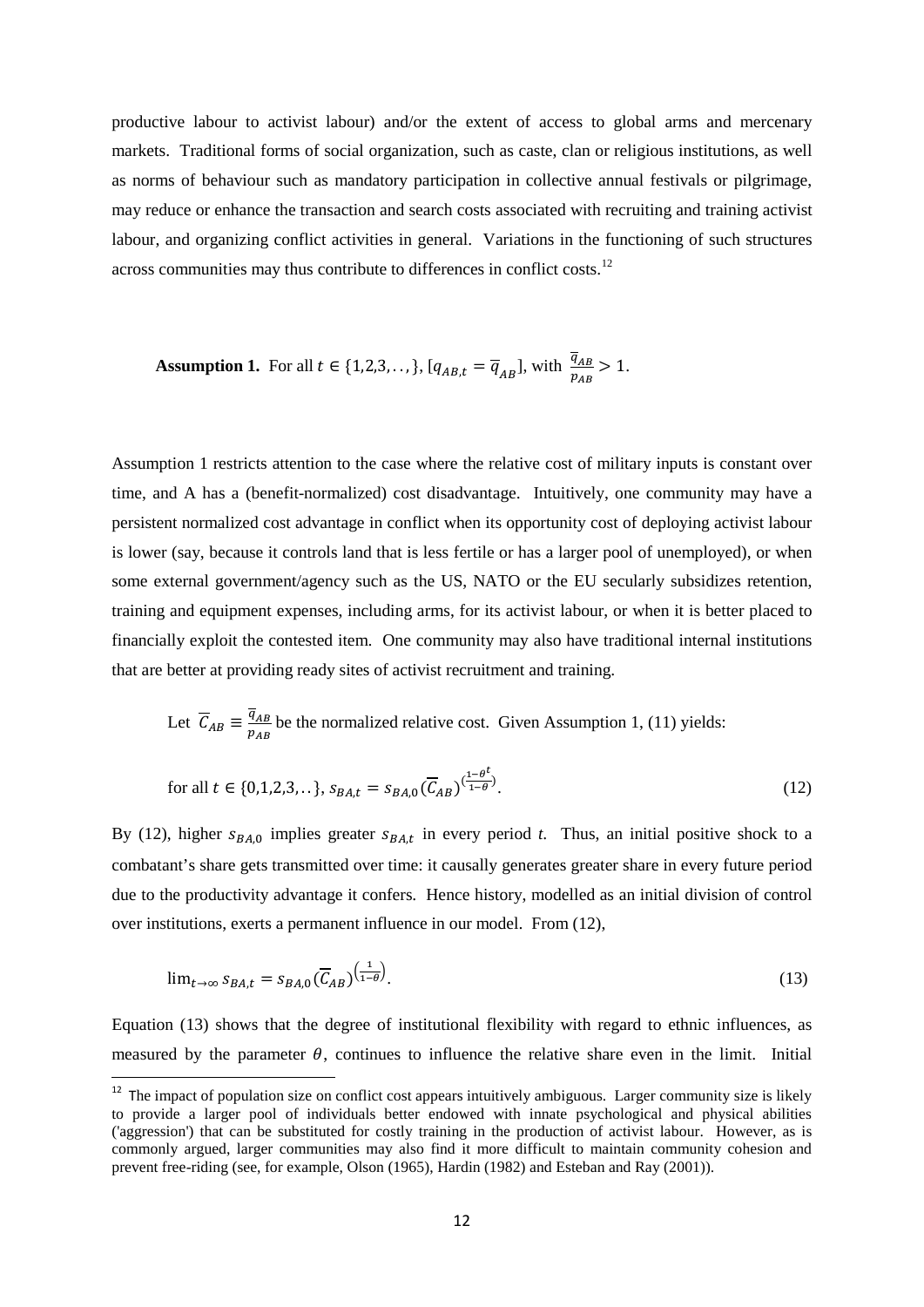conditions, as measured by the initial ethnicization ratio  $s_{BA,0}$ , do so as well. The relative share asymptotically converges to the steady state level,  $s_{BA,0}(\overline{C}_{AB})^{\frac{1}{1-\theta}}$ . Lastly, since  $\theta \in (0,1)$ , (12) yields:

for all 
$$
t \in \{1,2,3,...\}
$$
,  $\frac{s_{BA,t+1}}{s_{BA,t}} = (\overline{C}_{AB})^{\theta^t}$ . (14)

We can now characterize the movement of the relative share of the contested resource, and the consequent pay-offs, over time. Together, (12)-(14) immediately yield the following.

**Proposition 1.** Let Assumption 1 hold. Then  $s_{BA,t}$  is monotonically increasing, at a decreasing rate, *over time;*  $s_{BA,t}$  *converges to*  $s_{BA,0}$   $(\overline{C}_{AB})^{\frac{1}{1-\theta}}$ *.* 

 $\overline{C}_{AB} > 1$  by Assumption 1. The relative share of B then increases over time, adjusting monotonically (and asymptotically) towards its steady state level  $(s_{BA,0}(\overline{C}_{AB})^{\frac{1}{1-\theta}})$ . Analogous results follow for the pay-offs to the two communities, as we proceed to summarize in Corollary 1 below.

From (6), (7), (9) and (10), ignoring the uncontested part  $n_iM_{it}$ , we get the contest pay-off for each community per period, net of conflict cost:

for all 
$$
t \in \{1,2,3,...\}; F_{A,t} = \frac{p_A}{[s_{BA,t}+1]^2}, F_{B,t} = \frac{p_B}{\left[1 + \frac{1}{s_{BA,t}}\right]^2}.
$$
 (15)

Notice that, by (15), returns from engaging in conflict, net of costs, are positive: thus, conflict does not exhaust the entire prize. In light of (15), Proposition 1 yields the following.

**Corollary 1.** Let Assumption 1 hold. Then  $F_{A,t}$  is monotonically decreasing and  $F_{B,t}$  is *monotonically increasing over time.*  $F_{A,t}$  *converges to*  $\frac{p_A}{p_A}$  $S_{BA,0}C_{AB}$  $\frac{1}{1-\theta+1}$  $\frac{1}{2}$ *, while*  $F_{B,t}$  *converges to* 



Lastly, consider the behaviour of total expenditure on conflict by the two communities. Rearranging the expression in (8), and using (9), total expenditure on conflict is given by: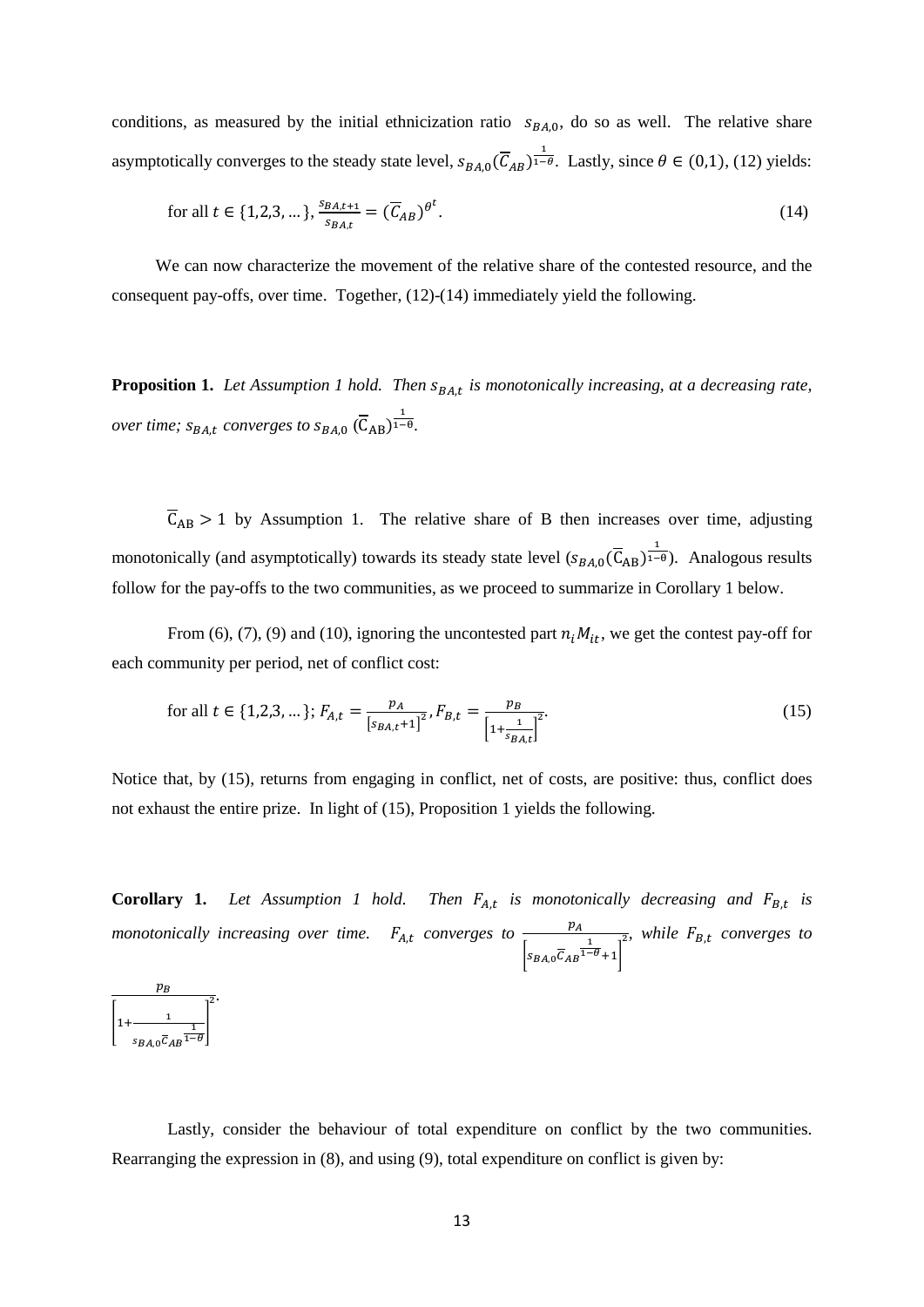$$
E_t = \frac{(p_A + p_B)}{\left[\frac{1}{S_{BA,t}^2} + (S_{BA,t})^2\right]^2}.
$$
\n(16)

Recalling (13), (16) yields:

$$
\lim_{t \to \infty} E_t = \frac{(p_A + p_B)}{\left[\frac{1}{s_{BA,0} \bar{z}(\overline{C}_{AB})^{\frac{1}{2(1-\theta)}}} + s_{BA,0} \bar{z}(\overline{C}_{AB})^{\frac{1}{2(1-\theta)}}\right]^2}.
$$
\n(17)

Equation (16) implies that total conflict increases in  $S_{BA,t}$  in the (0,1) interval, attains its maximum at  $S_{BA,t} = 1$ , and subsequently declines in  $S_{BA,t}$ . Recalling that, by (12),  $S_{BA,2} = S_{BA,0} \overline{C}_{AB}^{1+\theta}$ , (16), (17) and Proposition 1(ii) immediately yield the following.

**Corollary 2.** *Let Assumption 1 hold. Then total (per-period) expenditure on conflict:* 

(i) converges to 
$$
\frac{(p_A + p_B)}{\left[\frac{1}{s_{BA,0}^{\frac{1}{2}}(\overline{C}_{AB})^{\frac{1}{2(1-\theta)}}} + s_{BA,0}^{\frac{1}{2}}(\overline{C}_{AB})^{\frac{1}{2(1-\theta)}}\right]^2};
$$

(ii) *monotonically increases over time if*  $s_{BA,0} \overline{C}_{AB} \left( \frac{1}{1-\theta} \right) \leq 1$ ;

(iii) *monotonically decreases over time if*  $s_{BA,0}$  $\overline{C}_{AB} \geq 1$ ; *it first increases and subsequently decreases* 

if 
$$
\left\{S_{BA,0}\overline{C}_{AB}\right\}_{1-\theta}^{(\frac{1}{1-\theta})} > 1
$$
 and  $S_{BA,0}\overline{C}_{AB}^{1+\theta} < 1$ .

By Corollary 2(ii), social waste from conflict *increases* over time if the limiting value of  $s_{BA,t}$  does not exceed unity, as the success ratio monotonically increases to approach its steady state (Proposition 1(ii)). By Assumption 1, B has a relative (normalized) cost advantage. Thus, Corollary 2(ii) implies that conflict increases secularly if the initial settlement puts the community with the lower conflict cost at a great disadvantage. Corollary 2(iii) implies that conflict decreases secularly if the period 1 relative share of B is not less than the conflict-maximizing value of unity. The most interesting case obtains if the initial (period 1) relative share of B is less than its conflict-maximizing value of unity, but its steady state value is greater than unity. Then conflict first increases (over  $(s_{BA,1}, 1)$ ), eventually reaching its peak, and declines subsequently (over  $(1, s_{AB,0}\overline{C}_{AB}^{(\frac{1}{1-\theta})})$ ). The relative share of B increases asymptotically towards its steady state value of  $s_{AB,0}\overline{C}_{AB}^{\left(\frac{1}{1-\theta}\right)}$  (Proposition 1(i)).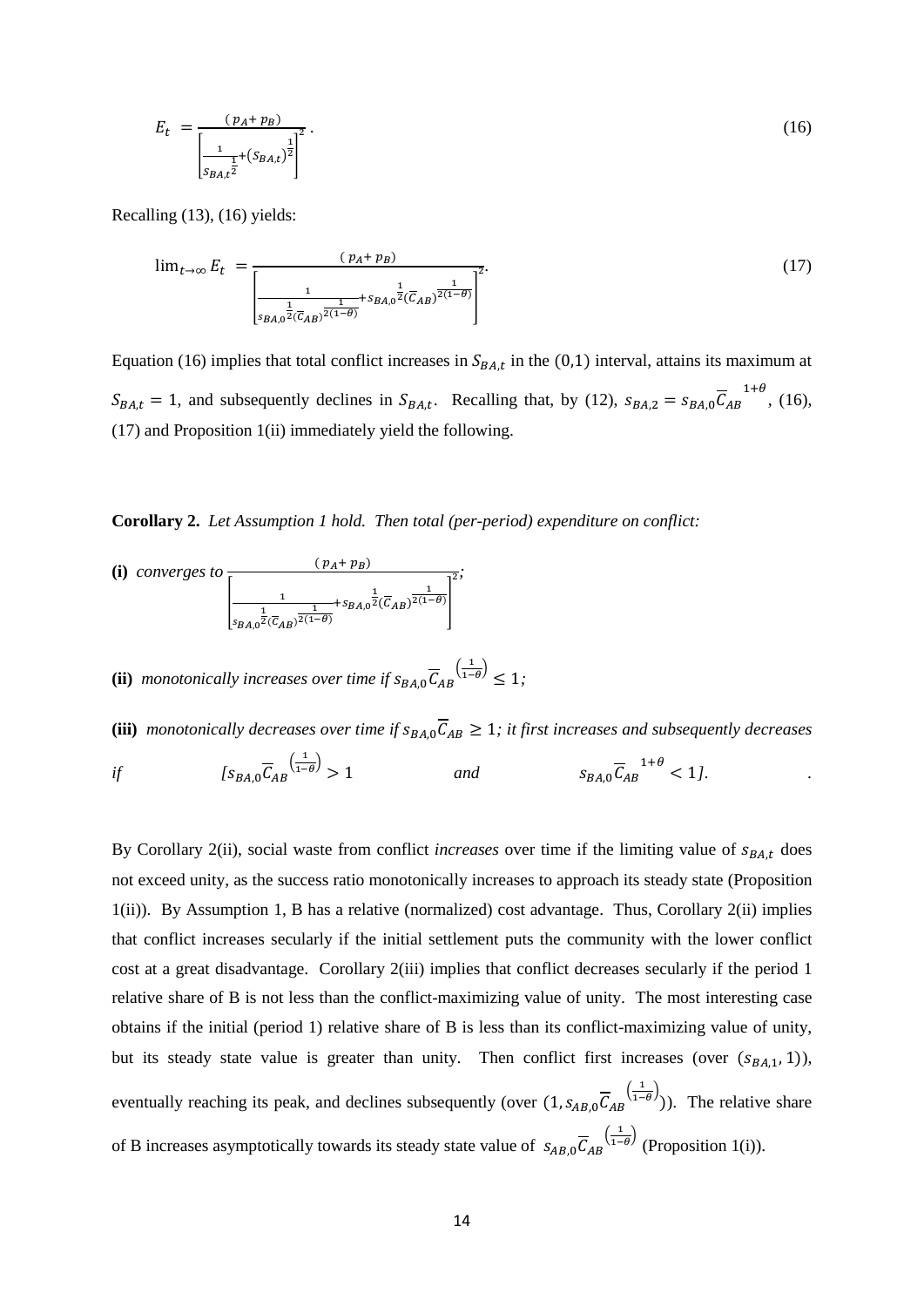#### **3. Conflict and institutional accommodation**

We now proceed to specify how the extent of inter-temporal institutional accommodation of mass ethnic pressures affects the evolution of conflict and the distribution of contested income over time.

#### **Proposition 2.** *Let Assumption 1 hold.*

- (i) For all  $t \in \{2,3,\dots\}$ ,  $\frac{\partial s_{BA,t}}{\partial \theta}, \frac{\partial F_{Bt}}{\partial \theta} > 0$ ,  $\frac{\partial F_{At}}{\partial \theta} < 0$ .
- (ii)  $\lim_{t \to \infty, \theta \to 1} s_{BA,t} = \infty$ ,  $\lim_{t \to \infty, \theta \to 1} F_{B,t} = p_B$  and  $\lim_{t \to \infty, \theta \to 1} F_{A,t} = 0$ .

(iii)  $\frac{\partial E_t}{\partial \theta} < 0$  for every period  $t \in \{2,3,4,...\}$  if  $s_{BA,0} \overline{C}_{AB}^{1+\theta} > 1$ ;  $\frac{\partial E_t}{\partial \theta} > 0$  for every period  $t \in$  $\{2,3,4,...\}$  if  $S_{BA,0}\overline{C}_{AB}^{\frac{1}{1-\theta}} \leq 1$ ; if  $\{S_{BA,0}\overline{C}_{AB}^{\frac{1+\theta}{1-\theta}} < 1$  and  $S_{BA,0}\overline{C}_{AB}^{\frac{1}{1-\theta}} > 1$ , then there exists  $t^* \in$  $\{3,4,5,...\}$  *such that*  $\left[\frac{\partial E_t}{\partial \theta} > 0 \right]$  *if*  $2 \le t < t^*$  *l and*  $\left[\frac{\partial E_t}{\partial \theta} < 0 \right]$  *if*  $t > t^*$  *l*.

 $\lim_{t\to\infty}$  $\lim_{\theta\to 1} E_t = 0$ .

#### **Proof: See the Appendix.**

By Proposition 2(i), greater institutional flexibility magnifies B's cost advantage, increasing both B's success and pay-off in every period beyond the first. Proposition 2(ii) shows that an *infinitesimally small* cost advantage for B suffices to make that community's relative pay-off converge to an *arbitrarily high* value when the extent of institutional flexibility is sufficiently close to unity. Thus, the mediation of high institutional pliability translates even minor cost advantages into major pay-off gains over time. Parts (iii) and (iv) of Proposition 2 show that greater institutional accommodation has ambiguous (non-monotone) consequences for conflict. When one community has even a minimal cost advantage, a sufficiently high degree of institutional malleability serves to make conflict converge to an arbitrarily low level. If the initial settlement does not disadvantage the low cost combatant, B, too much (if at all) relative to its cost advantage, so that it receives the higher share in period 2  $(s_{BA,2} = s_{BA,0} \overline{C}_{AB}^{1+\theta} > 1)$ , any increase in institutional flexibility, by expanding B's dominance, reduces aggregate conflict. However, if the initial settlement counteracts B's cost advantage so much that B always receives the lower share, a marginal increase in institutional flexibility, by reducing A's dominance, increases conflict in every period. Now consider the intermediate case where the initial settlement counteracts B's cost advantage to a limited extent, so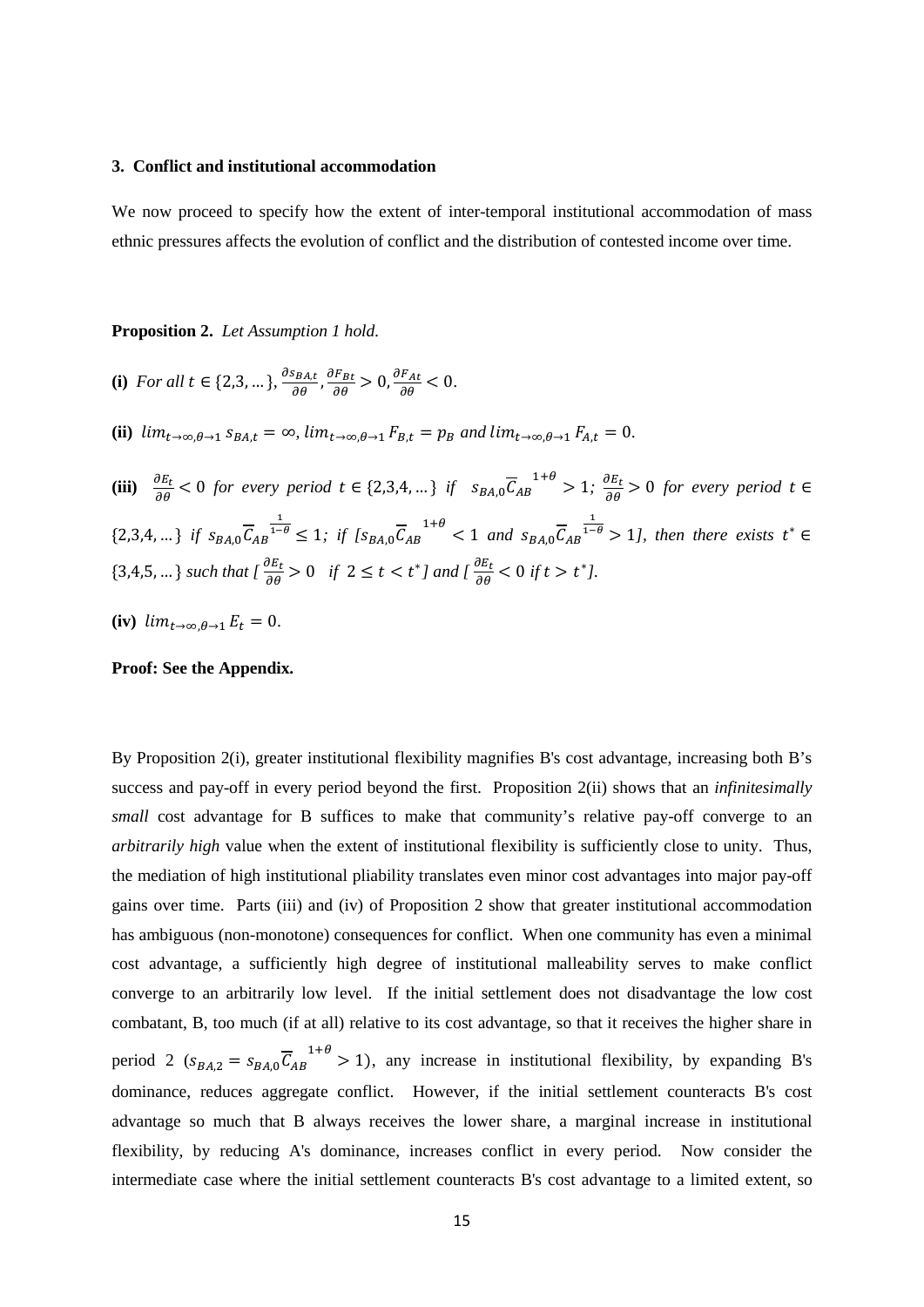that B receives the lower share in initial periods but the higher share in later periods. Then, a marginal rise in institutional flexibility increases conflict initially, while reducing it in later periods.

Consider an initial settlement which *more than negates* the cost advantage of community B, so that it receives the lower share in period 1 ( $s_{AB,0}\overline{C}_{AB}$  < 1). Starting from an initial situation of complete institutional rigidity ( $\theta = 0$ ), consider an increase in institutional flexibility ( $\theta$ ). For relatively low levels of institutional flexibility, the steady state relative share of B  $(s_{AB,0}\overline{C}_{AB})^{-1}$  $1-\theta$ ) remains below 1. In this range, any increase in institutional flexibility increases B's share and pay-off, as well as aggregate conflict, while reducing A's share as well as pay-off, from period 2 onwards. Further increase in  $\theta$ , while keeping the period 2 relative share of B  $(s_{AB,0}\overline{C}_{AB}^{1+\theta})$  below unity, pushes the steady state relative share of B  $(s_{AB,0}\overline{C}_{AB}^{\frac{1}{1-\theta}})$  above 1. These two conditions will hold simultaneously for a range of  $\theta$ . Increases in institutional flexibility in this range will increase conflict in initial periods while reducing it in later periods; B's share and pay-off will increase, and A's pay-off fall, throughout. If  $s_{AB,0}\overline{C}_{AB}^2 > 1$ , then there must exist a range of values of  $\theta$  close to 1 for which B receives the higher share in every period from 2 onwards. In this range, an increase in  $\theta$  will reduce conflict in every period. Notice that such a range will not exist if the initial settlement sufficiently negates B's cost advantage. Thus, in sum, Proposition 2(iii) implies that greater institutional responsiveness to ethnicizing political pressures involves an explicit trade-off between efficiency (in the sense of reducing social wastage due to conflict) and equity across the communities; its impact on either of these two policy goals is however *non-monotone*.

**Remark 4.** Perfect and persistent institutional neutrality ( $S_{BA,0} = 1$  *and*  $\theta = 0$ ; recall Remark 1) serves neither equity nor efficiency: from (12) and (15), equity is improved in every period by marginally altering the initial settlement in favour of A (i.e., by reducing  $s_{BA,0}$ ), while, by (12) and (16), efficiency is improved by increasing the degree of institutional flexibility when  $s_{BA,0} = 1$ .

#### **4. Conflict and social welfare**

We now clarify further the trade-off between equity and efficiency (conflict reduction) identified above, by embedding the analysis within a social welfare calculus. We also show how this trade-off, and thus social welfare, is affected by permanent changes in the relative cost advantage and the extent of institutional flexibility, as well as by short-term (i.e. one-off) conflict success shocks.

Let per period social welfare be given by a symmetric CES function of community pay-offs:

$$
W_t = [F_{At}^{\sigma} + F_{Bt}^{\sigma}]^{\frac{1}{\sigma}};
$$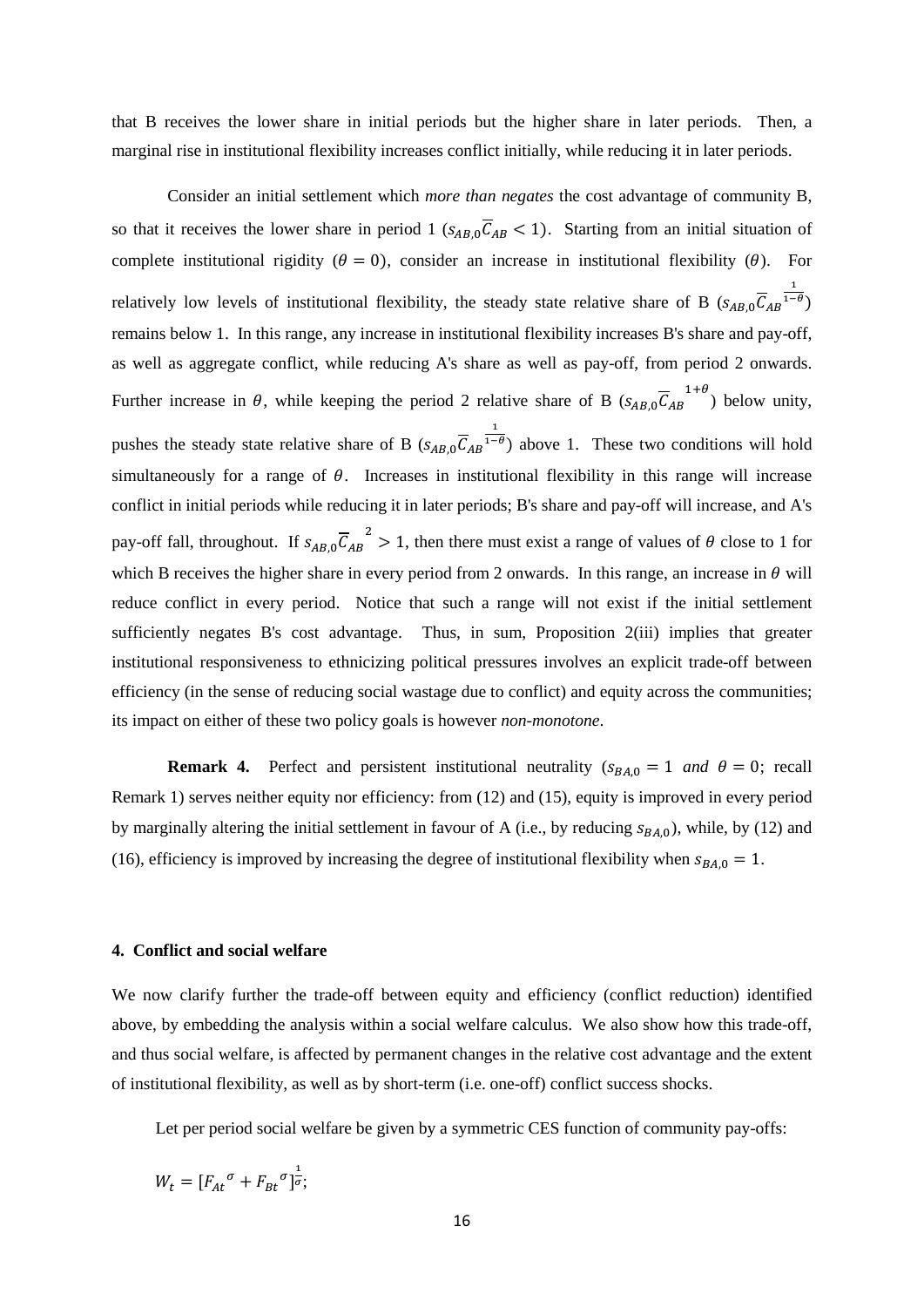where  $\sigma \in (-\infty, 0) \cup (0, 1]$ . Since  $\frac{dF_{Bt}}{dF_{At}}|_{dW_t=0} = -(\frac{F_{Bt}}{F_{At}})$  $\frac{F_{Bt}}{F_{At}}$ <sup>1- $\sigma$ </sup>, the parameter  $\sigma$  measures the normatively determined trade-off between efficiency (the level of total pay-off) and inter-community, or *horizontal*, equity (the distribution of pay-offs): a higher value of  $\sigma$  implies that a marginal reduction in income for the poorer community (say A) has to be attended by a lower increase in the income of the richer community to keep social welfare invariant. Hence, higher  $\sigma$  implies greater privileging of efficiency over horizontal equity. In the limiting case of  $\sigma = 1$ , the privileging of efficiency to the complete exclusion of equity considerations, maximizing social welfare simply entails maximizing total pay-off, and therefore, minimizing conflict. It is well known that  $\lim_{\sigma\to 0} W_t = (F_{At}F_{Bt})^{\frac{1}{2}}$ ; thus, the geometric mean, or Cobb-Douglas, is generated as another limiting case. Furthermore,  $\lim_{\sigma \to -\infty} W_t = \min\{F_{At}, F_{Bt}\}$ , so that the Rawlsian maximin criterion, which privileges equity to the exclusion of efficiency considerations altogether, comprises a third limiting case. The elasticity of substitution is given by  $\tau = \frac{1}{1-\sigma}$ , so that  $\tau \in (0,1) \cup (1,\infty]$ , with greater elasticity intuitively implying a stronger emphasis on efficiency considerations, relative to equity.

To concentrate on the welfare properties of the conflict process and the distribution of *contested* income, and for ease of exposition, we shall ignore non-contestable resources, i.e., assume that, for all *t*,  $M_{At} = M_{Bt} = 0$ . Then, recalling (15), and assuming, for notational simplicity, that the two communities have identical valuations (i.e.  $p_A = p_B \equiv p$ ),

$$
\frac{W_t}{p} = \left(\frac{(s_{BA,t})^{2\sigma} + 1}{[s_{BA,t} + 1]^{2\sigma}}\right)^{\frac{1}{\sigma}}.
$$
\n(18)

Since the relative share depends on the relative, not absolute, cost of conflict (recall (12)-(13)), social welfare is independent of *equi-proportionate changes* in conflict costs. Only changes in conflict costs that affect one community disproportionately, thereby altering the relative conflict cost, can affect social welfare. Now, noting Corollary 1, the steady state level of social welfare,  $W<sub>S</sub>$ , is given by:

$$
W_S = p \left( \frac{s_{BA,0}^{2\sigma} \overline{C}_{AB}^{\frac{2\sigma}{1-\theta}} + 1}{\left[ s_{BA,0} \overline{C}_{AB}^{\frac{1}{1-\theta}} + 1 \right]^{2\sigma}} \right)^{\frac{1}{\sigma}}.
$$
\n(19)

Using (19), we get the following.

**Proposition 3.** *Let Assumption 1 hold, and suppose*  $p_A = p_B \equiv p$ . *Then:* 

**(i)** *steady state social welfare is decreasing (resp. increasing) in*  $\theta$  *if [* $\sigma$  *<(resp. >)* $\frac{1}{2}$  *and*  $s_{BA,0}\overline{C}_{AB} \ge$ 1*]; it is initially increasing (resp. decreasing) and subsequently decreasing (resp. increasing) in*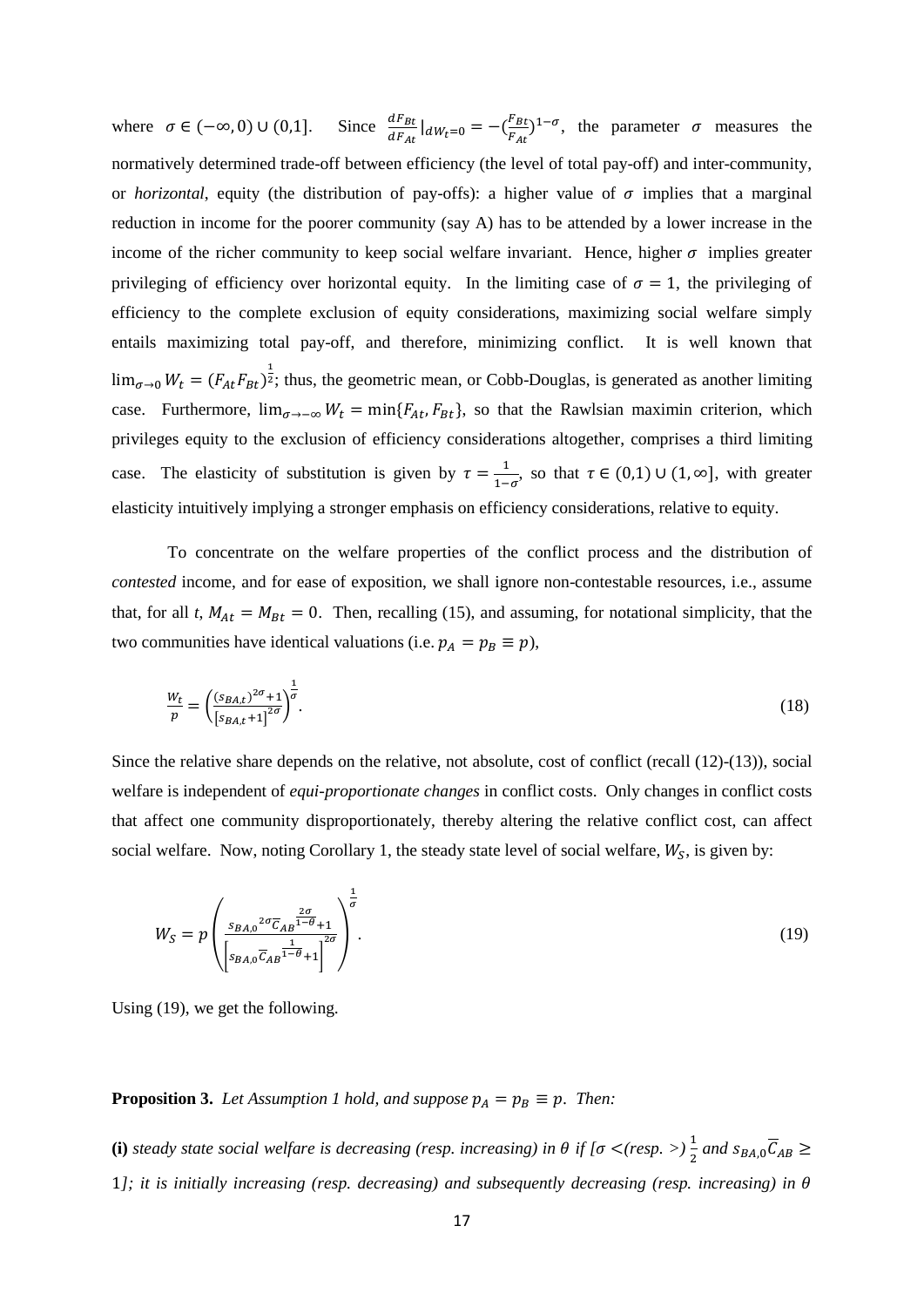*over* (0,1) *if*  $[\sigma \langle (resp. >) \frac{1}{2} \text{ and } s_{BA,0} \overline{C}_{AB} \langle 1 \rangle]$ , the maximum (resp. minimum) being given by  $\left[ S_{BA,0}C_{AB}\right]$  $\frac{1}{1-\theta} = 1$ **]**;

(ii) steady state social welfare is decreasing (resp. increasing) in  $\overline{C}_{AB}$  if [ $\sigma$  <(resp. >) $\frac{1}{2}$  and  $s_{BA,0}$   $\geq$ 1]; it is initially increasing (resp. decreasing) and subsequently decreasing (resp. increasing) in  $\overline{C}_{AB}$ *over*  $(1, \infty)$  *if*  $[\sigma \leq (resp. >) \frac{1}{2}$  *and*  $s_{BA,0} \leq 1$ *, the maximum (resp. minimum) being given by*  $\left[ S_{BA,0}C_{AB}\right]$  $\frac{1}{1-\theta} = 1$ **]**;

**(iii)** *steady state social welfare is initially increasing (resp. decreasing) and subsequently decreasing (resp. increasing) in*  $s_{BA,0}$  *over*  $(0, \infty)$  *if*  $[\sigma \leq (resp. >) \frac{1}{2}]$ , the maximum (resp. minimum) being given *by*  $[s_{BA,0}\overline{C}_{AB}^{\frac{1}{1-\theta}} = 1].$ 

**Proof:** See the Appendix.

The central message of Proposition 3 is that steady state social welfare behaves in a non-monotone fashion, with regard to all three policy parameters in the model, if the initial settlement  $s_{BA,0}$  more than negates a community's cost advantage. Starting from an original situation of perfect rigidity  $(\theta = 0)$ , and an initial settlement that more than negates B's structural cost advantage, greater institutional flexibility initially reduces steady state inequality (by improving B's relative share), but increases steady state conflict. Eventually, a point of equal shares is reached. Beyond this threshold, however, further increases in institutional flexibility increase inequality (as B achieves greater dominance), while reducing conflict. Suppose equity is privileged to a great extent, so that the elasticity of substitution is less than 2. Then social welfare initially rises and subsequently falls with increases in institutional flexibility. The opposite holds when efficiency is privileged more, so that the elasticity of substitution is greater than 2. Similar mechanisms operate for changes in the relative cost and the initial settlement. Notice that, when equity is privileged more, so that the elasticity of substitution is less than 2, the welfare maximizing level of any one of the three variables is lower, the higher the other two variables. Conversely, when efficiency is privileged more, the welfare minimizing level of any one of the three variables is lower, the higher the other two variables. It follows that, in the first case, setting high values of all three variables constitutes an incoherent policy package, but such generalized high values constitute a coherent policy package in the second case. Since social welfare converges to its steady state level (Proposition 1), results analogous to those in Proposition 3 must hold for *every period* subsequent to the passage of some finite number of periods.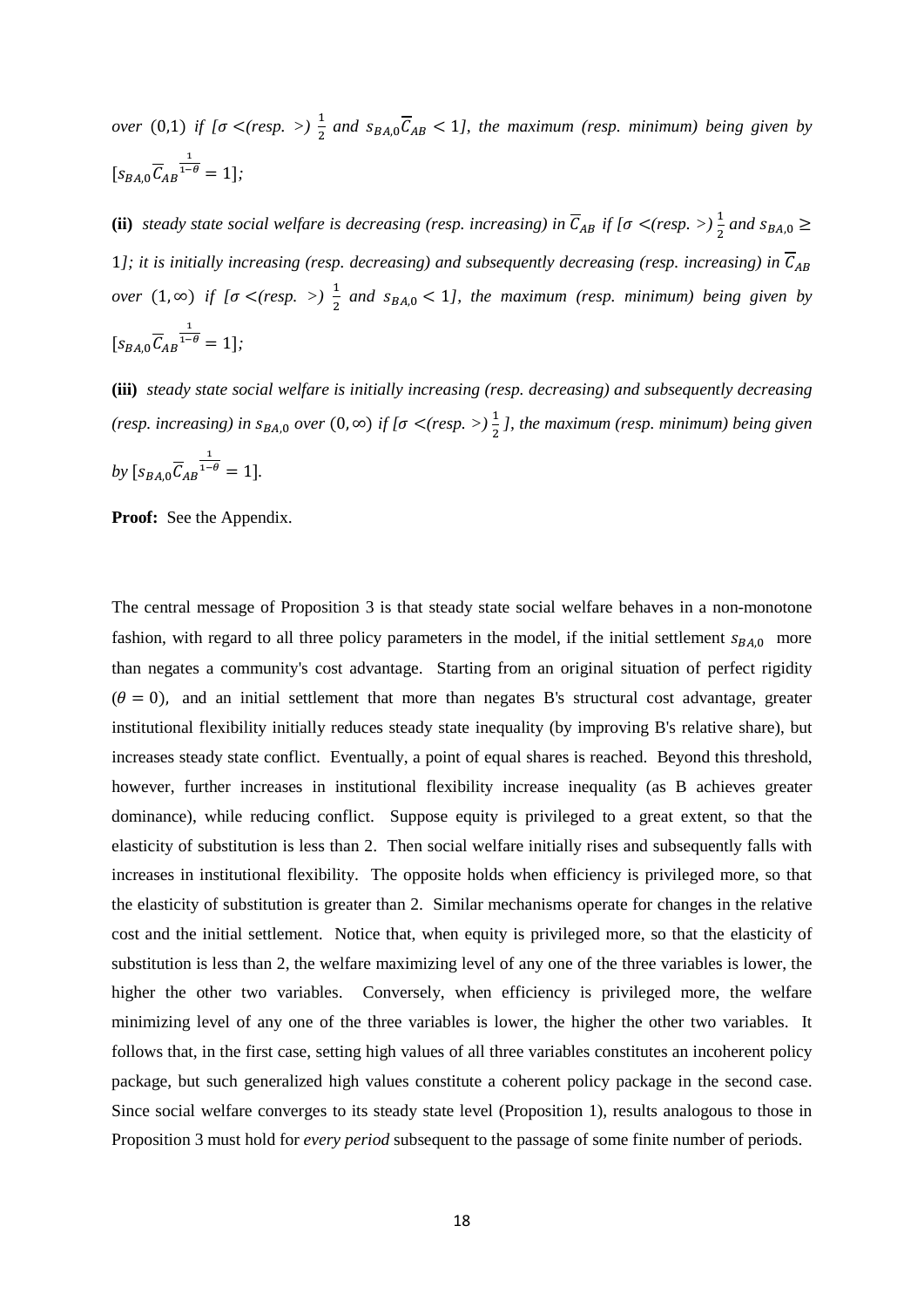**Remark 5.** Proposition 3(i) supports perfect institutional rigidity  $(\theta = 0)$  as welfare maximizing if horizontal equity is privileged over efficiency, so that the elasticity of substitution is less than 2, *and* an equal initial settlement ( $s_{BA,0} = 1$ ) is imposed, but not in general. However, by Proposition 3(iii), given the privileging of horizontal equity, and perfectly rigid institutions, social welfare is maximized by an unequal initial settlement ( $s_{BA,0}$  < 1). Thus, the welfare argument for a policy package which combines perfect institutional rigidity with an equal initial settlement, and, by implication, for inter-temporally persistent institutional neutrality, appears incoherent.

Lastly, what happens to social welfare outside the steady state when the system receives a onetime shock to the relative share or a permanent shock to either the relative cost or the extent of institutional flexibility? How does social welfare adjust dynamically to such shocks?

**Proposition 4.** *Let Assumption 1 hold, and let*  $p_A = p_B \equiv p$ . *Then:* 

(i) if  $[s_{BA,0}(\overline{C}_{AB})^{\frac{1}{1-\theta}}] \leq 1$  *then*  $W_t$  *is monotonically decreasing (resp. increasing) over time, with*  $\int \frac{\partial W_t}{\partial s_{BA,0}}, \frac{\partial W_t}{\partial \theta}, \frac{\partial W_t}{\partial \overline{C}_{AB}} \leq (resp. >) 0 for t \geq 2$ , when  $\sigma > (resp. <) \frac{1}{2};$ 

(ii) if  $[s_{BA,0}\overline{C}_{AB} \ge 1]$ , then  $W_t$  is monotonically increasing (resp. decreasing) over time, with  $\int_{\partial SB_{A,0}} \frac{\partial W_t}{\partial \theta}$ ,  $\frac{\partial W_t}{\partial \overline{C}_{AB}}$  > *(resp.* <*)* 0 for  $t \ge 2$ *]*, when  $\sigma$  > *(resp.* <*)* ½;

(iii) if  $[s_{BA,0}\overline{C}_{AB}^{1+\theta} < 1, s_{BA,0}(\overline{C}_{AB})^{(\frac{1}{1-\theta})} > 1]$ , then there exists  $t^* \in \{3,4,5,...\}$  such that: (a)  $W_t$ decreases with time over  $[1, t^*)$  and increases over  $(t^*, \infty)$ , with  $\left[\frac{\partial W_t}{\partial s_{BA,0}}, \frac{\partial W_t}{\partial \theta}, \frac{\partial W_t}{\partial \overline{C}_{AB}} \right] < (resp. >) 0$  if  $t < (resp.>)$   $t^*$  *and*  $t \ge 2$ *], when*  $\sigma > \frac{1}{2}$ ; *and (b)*  $W_t$  *increases with time over*  $[1, t^*)$  *and decreases*  $\frac{\partial w}{\partial s}$  ( $t^*, \infty$ ); with  $\int \frac{\partial w_t}{\partial s_{BA,0}}$ ,  $\frac{\partial w_t}{\partial \overline{c}_{AB}} >$  (resp. < ) 0 if  $t <$  (resp. >)  $t^*$  and and  $t \ge 2$ ] when  $\sigma < \frac{1}{2}$ .

**Proof:** See the Appendix.

Note that that the claims made in Proposition 4 with regard to  $\frac{\partial W_t}{\partial S_{BA,0}}, \frac{\partial W_t}{\partial \overline{C}_{AB}}$  actually hold for *all*  $t \ge 1$ . Suppose  $\sigma > \frac{1}{2}$  (the elasticity of substitution exceeds 2), so that the social welfare function does not privilege equity too highly. By Assumption 1, B has a secular cost advantage. Consider an initial settlement that is large enough to counter-act B's cost-advantage completely, so that it suffices to depress B's share below that of A in the steady state, and therefore, in every period. Then B's share increases monotonically over time, as B's cost advantage partially, but increasingly, negates the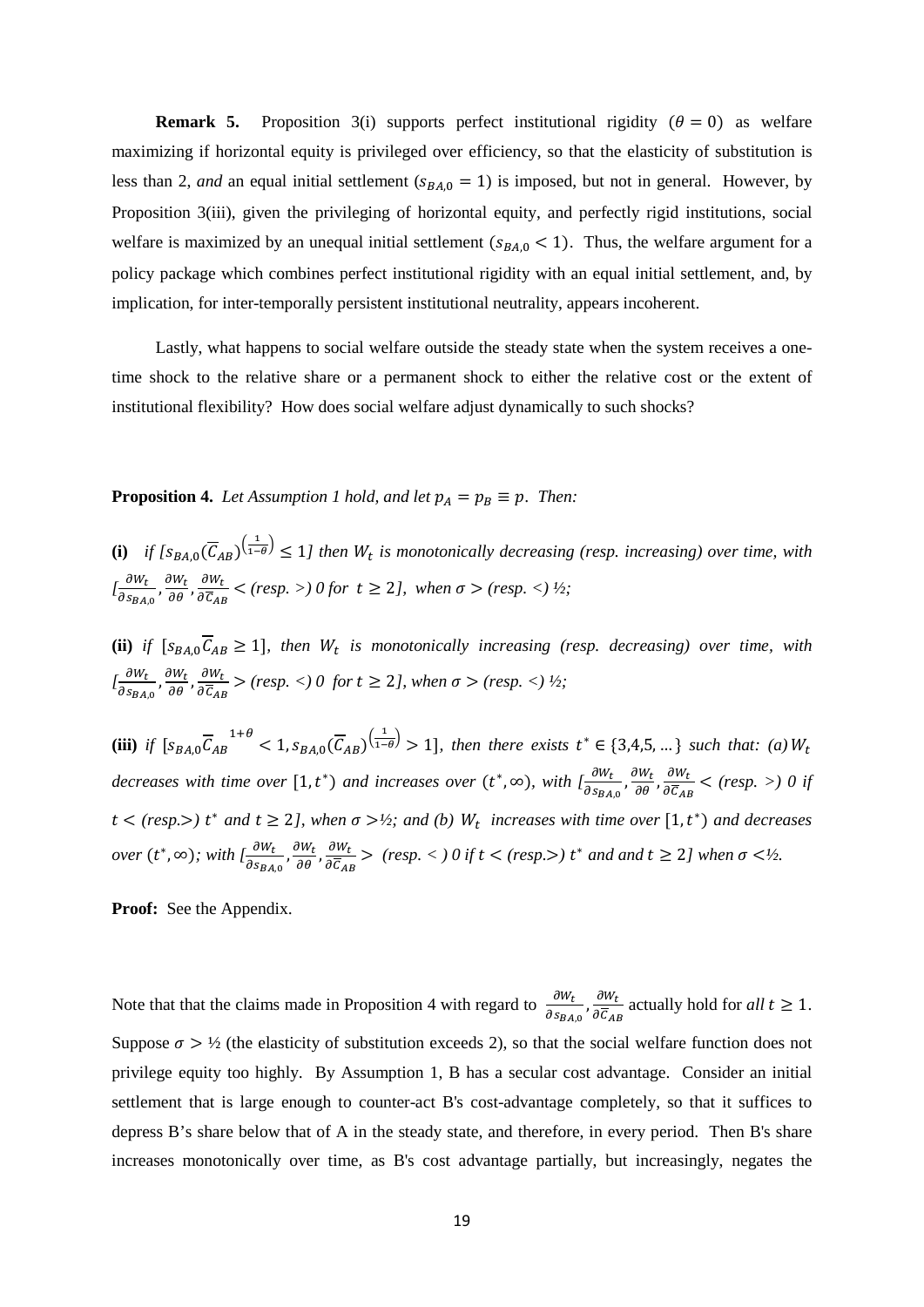adverse initial settlement. By Proposition 4(i), social welfare must then be above its steady state level in every period, monotonically declining to asymptotically converge to the latter. The lower the initial relative share of B, the lower the level of conflict (though the more unequal the distribution), hence the higher the social welfare in each period. Conversely, if the initial settlement only attenuates B's cost advantage without reversing it, so that B receives the higher share even in period 1, then, by Proposition 4(ii), social welfare must be below its steady state level in every period, monotonically increasing to asymptotically converge to the latter. The higher the initial share of B, the lower the level of conflict, thus the higher the social welfare in each period. Opposite conclusions follow if the social welfare function privileges equity to a great extent (the elasticity of substitution is less than 2). The case with shocks to either the relative cost or the degree of institutional flexibility is identical. Proposition 4(iii) considers the intermediate case, where the initial shock is large enough to move B's share below that of A in at least the first two periods, but is not enough to counteract B's cost advantage in later periods. Social welfare and the impact of the initial share on it both then move in a non-monotone fashion, as specified in Proposition 4(iii). The welfare impacts of shocks to either the relative cost or the degree of institutional flexibility are likewise non-monotone.

**Remark 6.** By Proposition 4(ii), perfect institutional neutrality ( $s_{BA,0} = 1$  and  $\theta = 0$ ) cannot be the optimal policy package irrespective of whether  $\sigma > \frac{1}{2}$  or  $\langle \frac{1}{2} \rangle$ . In the first case, welfare is improved by increasing both  $s_{BA,0}$  and  $\theta$  beyond 1 and 0, respectively. In the second, it is maximized by  $s_{BA,0}\overline{C}_{AB} = 1$  (which implies  $\theta < 1$ ) *and*  $\theta = 0$ . Thus, efficiency is improved both by institutional augmentation of B's cost advantage and institutional responsiveness to ethnic pressure. Conversely, horizontal equity is maximized by perfectly rigid institutions combined with an initial settlement that disadvantages B to the extent that exactly neutralizes B's cost advantage. Thus, like Proposition 3 (Remark 5), Proposition 4 suggests that the case for perfect institutional neutrality is questionable.

Since all relevant functions are continuous, results qualitatively identical to Propositions 3-4 hold even when the two communities differ in their valuation of the contested resource. The threshold value of the elasticity of substitution, with regard to which these results are articulated, now comes to differ from 2, with its magnitude depending on the exact relative valuation of the contested resource.

#### **5. Discussion**

The analysis above carries important implications for understanding the connections between an initial institutional settlement brought about by historical shocks (colonialism, foreign intervention or an authoritarian regime), institutional ethnicization and the subsequent co-evolution of conflict and horizontal inequality within a society. Suppose we observe persistent and increasing conflict between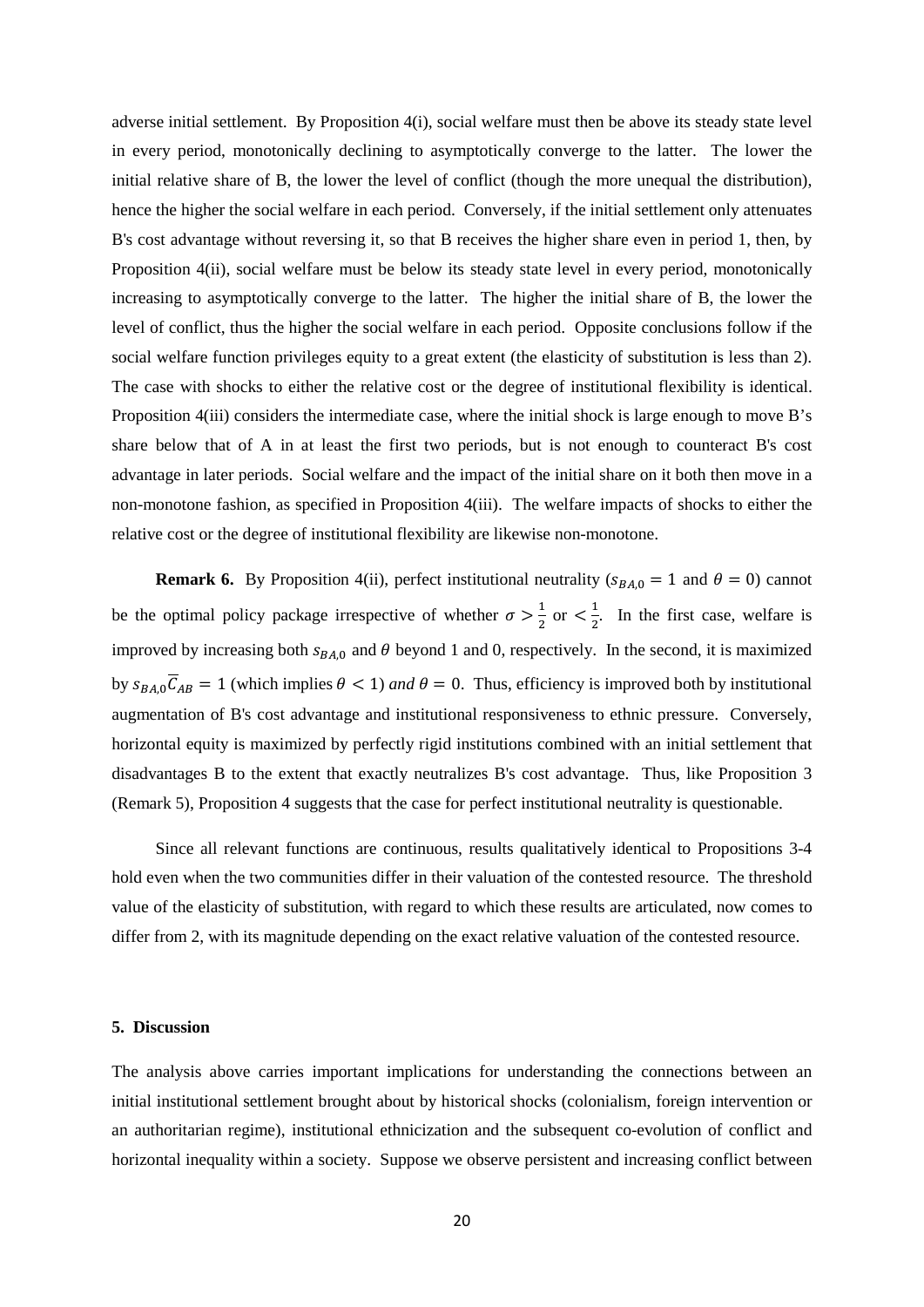ethnic groups over resource sharing. Our model would rationalize this either as a permanent phenomenon, in terms of the parametric configuration  $[s_{BA,0}(\overline{C}_{AB})^{\frac{1}{(1-\theta)}} \leq 1]$  (Corollary 2(ii)) or as a transient one, in terms of  $[s_{BA,0}\overline{C}_{AB}^{(\frac{1}{1-\theta})} > 1$  and  $s_{BA,0}\overline{C}_{AB}^{1+\theta} < 1$  (Corollary 2(iii)). Suppose the policy objectives can be aggregated in terms of the normative adoption of an elasticity of substitution greater than 2. In the first case, Proposition 4(i) would imply that a one-time shock to the relative success ratio by an external agent such as the UN, NATO or other multi-lateral agencies, or some foreign government(s), that reduces B's share marginally below that prevailing on the adjustment path in some time period, say through a one-off subsidization of A's military expenses in that period, or through direct politico-military intervention, is likely to permanently reduce conflict. Institutional reforms that make institutions less responsive to immediate ethnic pressures (lower  $\theta$ ), say by permanently freezing the ethnic composition of large segments of the administrative apparatus at its current pattern, would further reduce conflict and improve social welfare. Both these interventions would however permanently worsen horizontal equity. Hence, they would be opposed by those who normatively privilege horizontal equity over conflict reduction, to the extent of, in effect, espousing an elasticity of substitution less than 2. For both groups, however, the policy stance would be *time invariant*, given their normative prior (i.e., elasticity of substitution). Thus, policy disagreements would hinge entirely on normative differences in the valuation of equity vis-à-vis efficiency, as formalized by differences in the elasticity of substitution chosen for policy valuation.

This policy clarity however disappears in the second, arguably empirically more common, case where the initial historical settlement imposed say by a colonial power is large enough to convert the dominant community (the one with a secular cost advantage) into the dominated one (in the sense of receiving the lower share) in the initial periods, but not large enough to do so permanently. By Proposition 4(iii), in the absence of further intervention, social welfare would evolve, over time, according to the unbroken schedule in Figure 1 below, given the normative privileging of efficiency over horizontal equity. As the relative share of B increases over time, reflecting this community's secular cost advantage, conflict first rises, reducing social welfare, as the relative share approaches unity. Beyond this, as B increases its share more and more over A, conflict falls, increasing social welfare. Thus, the time path of social welfare exhibits the U-shape portrayed in Figure 1 below.

#### **Figure 1 here.**

Conflict increases over time, reducing social welfare, till  $t^*$ , and decreases subsequently, increasing welfare. For those prioritizing conflict reduction, a case for policy intervention may thus be perceived if the society is observed before  $t^*$ . Suppose this leads to an intervention in period  $\ddot{t}$ , which, as earlier, takes the form of a marginal reduction of B's share below its adjustment path and/or a reduction in the degree of institutional flexibility. Then, by Proposition 4(iii), the society permanently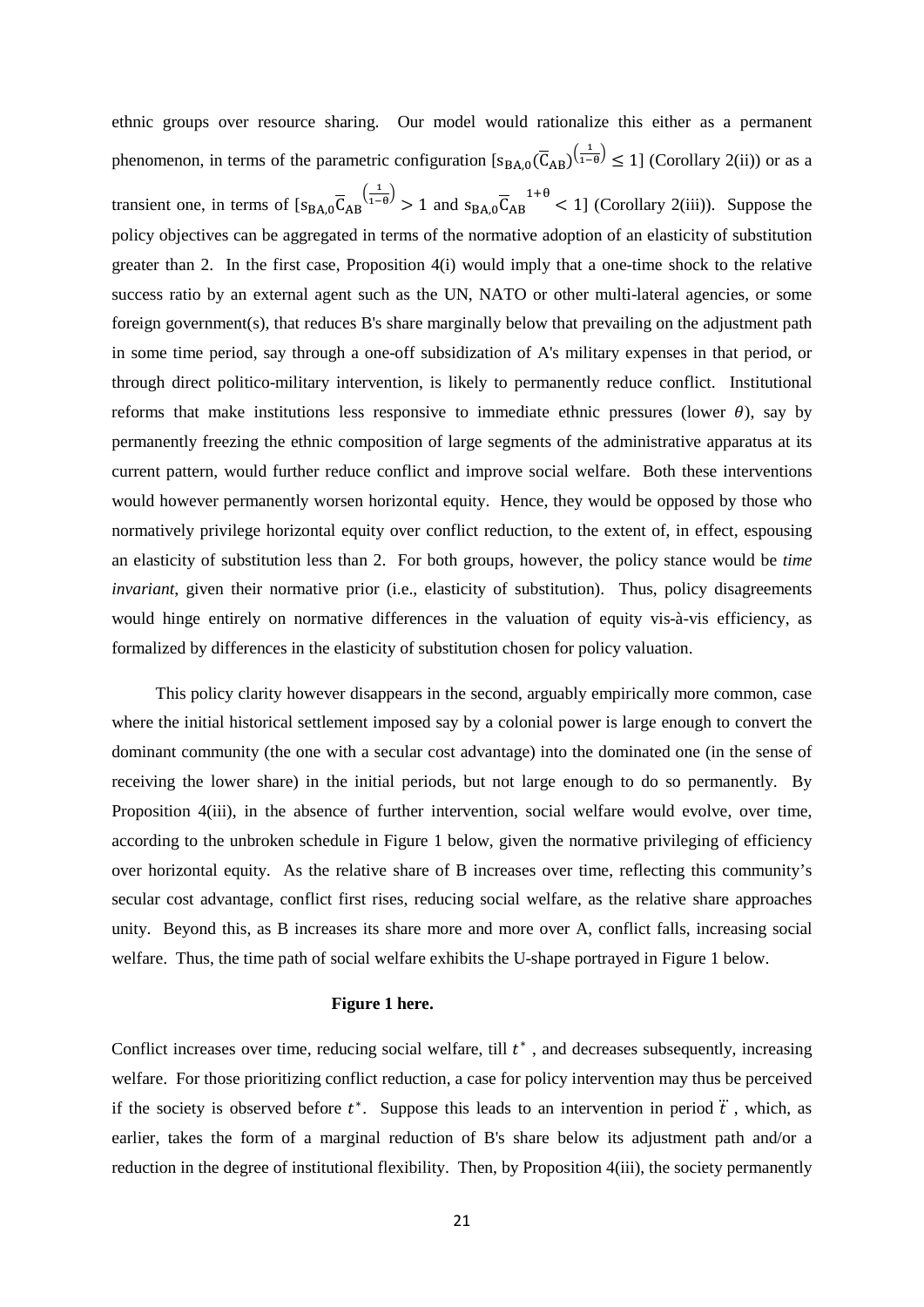shifts to a new adjustment path, portrayed by the broken schedule in Figure 1. Conflict is lower (and thus social welfare higher) along the new adjustment path, relative to the old, for the initial periods (till  $t^*$ ). However, conflict is higher (and thus social welfare lower) along the new adjustment path in every period after  $t^*$ . Steady state social welfare declines from  $W_s$  to  $\dddot{W}_s$ . The aggregate welfare consequence of the intervention is thus ambiguous: it depends both on the exact time path and the time discount factor adopted. When the elasticity of substitution is less than 2, the welfare schedule has an inverted U-shape, with the welfare implications of the intervention getting exactly reversed. Thus, one can no longer generate an unambiguous welfare ranking of policy interventions on the basis of their magnitude purely from the elasticity of substitution: this additionally requires explicit *intertemporal trade-offs*. Furthermore, an element of time inconsistency gets built into the policy debate. Clearly, an *ex post* assessment of the intervention, in terms of its present and future consequences, made much after the event, may take a very different view than an *ex ante* assessment, even when they share the same normative presupposition (same elasticity) and the same time discount factor.

Interventions in conflict zones by foreign entities are often politically justified by the jointly stated goal of conflict reduction and protection of weaker ethnic groups, within a context of growing ethnic conflict. Based on a cross-national, time-series data analysis of 164 countries for the years 1981 to 2005, Choi and James (2014) find that, *ceteris paribus*, the US is likely to engage in military campaigns for humanitarian reasons rather than for its own security interests. Politicians and voters in liberal democracies which are in a position to intervene are likely to prioritize immediate conflict reduction over long-term peace building. As discussed above, higher levels of short term peace and protection of weaker ethnic groups may be ensured by one-off interventions which impose a combination of higher institutional disadvantage and greater institutional rigidity on the ethnic group with a conflict cost advantage. However, such higher levels of short term conflict reduction are purchased at the cost of deeper conflict in the longer term. Thus, political short-termism in intervening liberal democracies is likely to bias peace-building interventions towards forms (specifically, greater institutional locking out of the stronger/dominant group post intervention and greater institutional rigidity with regard to emergent ethnic political pressure) that are likely to exacerbate conflict in the future. Such exacerbation in turn is likely to justify demands for repeated and deeper intervention, as has been the case in Iraq, Syria and Afghanistan, which would push the problem even further into the future. Thus, our model suggests that external interventions, when effective in reducing current conflict and protecting weaker groups, may in fact end up sowing the seeds of greater future conflict and further external intervention. Interventions by liberal democracies in conflicted societies may therefore turn out to be self-reinforcing and self-replicating.

Ethnocratic settlements often form the key feature of peace deals to end civil wars, and are commonly imposed by colonial regimes, militarily superior external powers or multilateral agencies.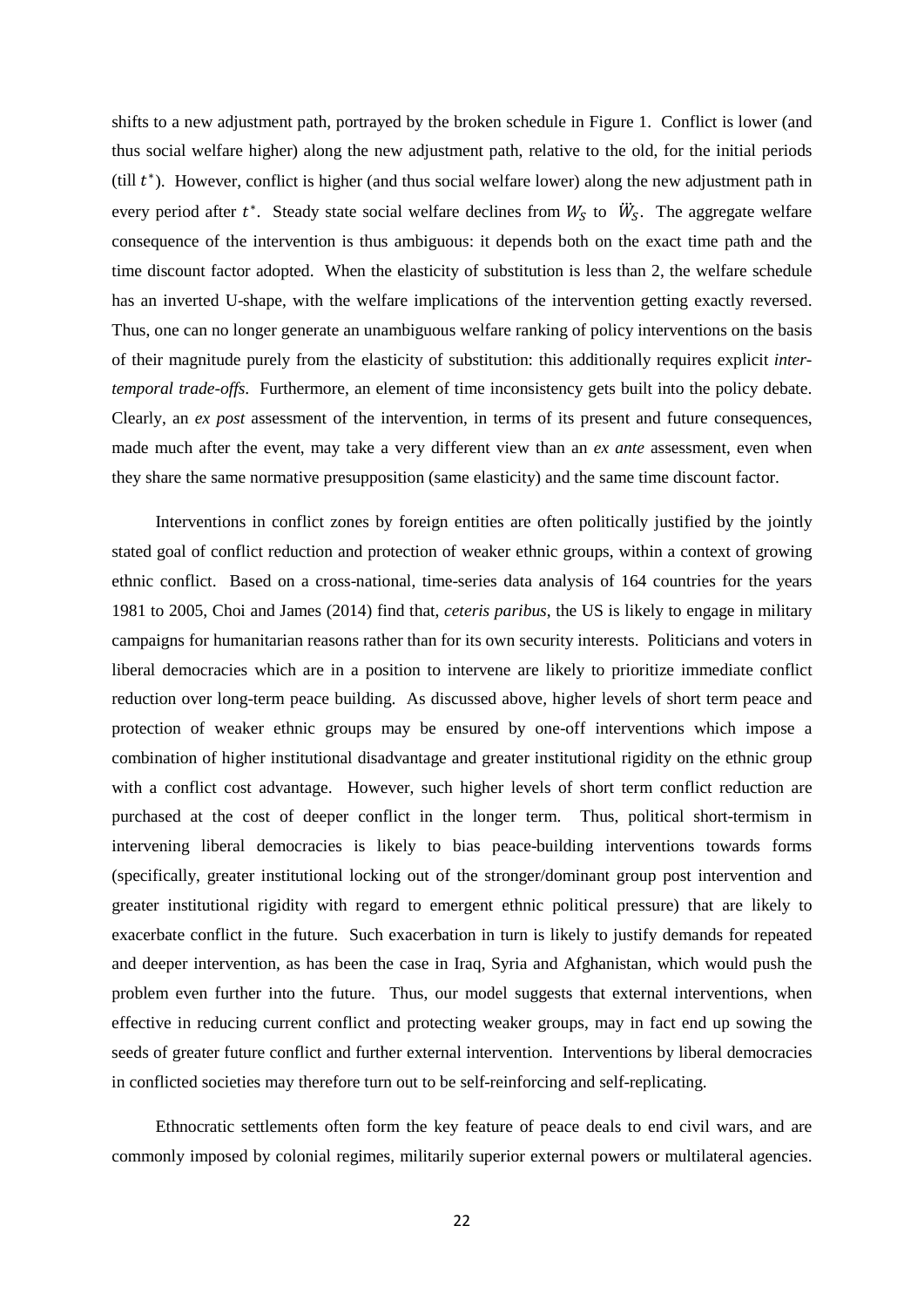As discussed in Section 1, recent settlements in Bosnia, Northern Ireland, Lebanon, Iraq and Afghanistan provide examples. In many other countries fragmented along ethnic lines, one may perceive such settlements developing gradually and internally as an outcome of domestic ethnic politics. Our analysis clarifies one reason for the popularity of such settlements: they may function as a commitment device. As shown in Propositions 1 and 2, relatively rigid institutions, combined with an initial settlement favourable to the group that is weaker (high cost) in conflict, may lead to that group's resource share granted to it by state institutions remaining relatively high indefinitely into the future. This might increase the weaker group's incentive to remain within the state system, i.e., engage with the institutionalized rules of conflict settlement and negotiation, instead of rejecting it altogether in favour of an all-out insurgency or civil war. However, the absence of all out civil war does not imply the absence of conflict: working within institutions also generates ethnic conflict over rent-seeking attempts to influence the functioning of those institutions. Such conflicts may take the form of litigation, lobbying, mass political mobilization, as well as selective use of violence.

The greater the weaker ethnic group's expected outcome in case of civil war and state breakdown, the higher the steady-state pay-off this group has to be offered to induce its members to accept a lasting institutional settlement: hence, the more biased the initial settlement has to be against the stronger (cost advantaged) ethnic group and the more rigid the consequent institutions (recall Corollary 1).<sup>[13](#page-13-0)</sup> For example, the settlement imposed by France in Lebanon at independence was heavily biased in favour of the Maronite Christian minority, that adopted in Yugoslavia under Tito advantaged smaller groups such as the Slovenes, Bosniaks and Albanians (especially from the late 1960s), and 'de-Baathification' imposed by the US occupation authority led to the replacement of large numbers of Sunnis from positions of power within the state apparatus (especially the security forces by Shias even in the Sunni-majority areas. We are thus likely to observe a settlement which leads to *rising* rent-seeking conflict within a structure of formal ethnic peace and acceptance of civic institutions, at least in the initial periods subsequent to the settlement (Recall Proposition 4 parts (i) and (iii)). Indeed, inter-ethnic rent-seeking conflict would remain high even in the steady state. Thus, formal peace, when purchased through an ethnocratic settlement, runs the risk of locking the society into a permanent state of high rent-seeking conflict around rigid identitarian mobilizations. This, arguably, characterized Yugoslavia in the post-Tito period before the onset of war, and is the reality of societies such as Bosnia, Lebanon, Northern Ireland and Belgium today. Furthermore, to the extent that high and persistent rent-seeking conflict has a tendency to develop a momentum and dynamic of

<span id="page-24-0"></span><sup>&</sup>lt;sup>13</sup> There is, for example, evidence that minority ethnic groups are more prone to insurrection if concentrated in rural areas, as opposed to being dispersed around the country (Jenne *et al*. (2007), Toft (2003)). Ethnocratic settlements would have to offer such groups a large institutional share to induce them to accept state institutions, as typically happens in practice through regional autonomy and constitutional rules determining fiscal transfers.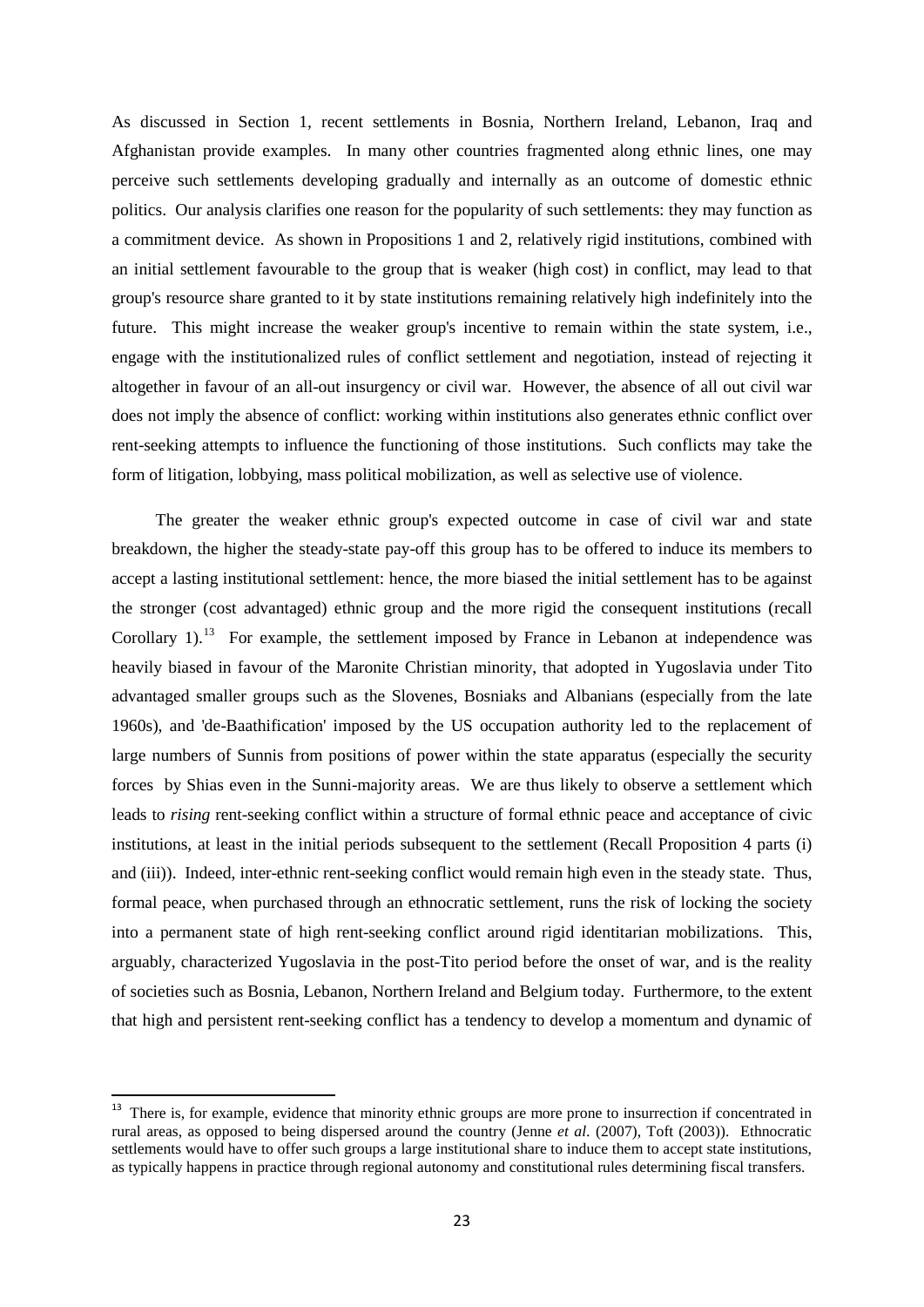its own, it may tip over into full-blown civil war and external intervention, as happened for example in Lebanon between 1975 and 1990, Yugoslavia in the 1990s and is currently happening in Iraq.<sup>[14](#page-24-0)</sup>

#### **6. Concluding remarks**

This paper has developed a simple model of dynamic ethnic conflict when state institutions exhibit evolving ethnic bias. Our main results involve the non-monotone nature of the relationship between conflict, distribution and social welfare on one hand, and key peace policy variables, such as the ethnic bias of an initial institutional division and the responsiveness of such bias to emerging political pressure from mass ethnic movements, on the other. These findings may be seen as highlighting the fundamental limitation of ethnocratic settlements as peace-building devices in conflict-ridden societies. Our analysis suggests that, when successful in avoiding all-out civil war and state collapse, such ethnocratic settlements are likely to generate high levels of conflict over ethnic rent-seeking, within the framework of a fragile state perpetually susceptible to external interference and intervention. This 'ethnocratic trap' (Howard, 2012) can be avoided only by developing more inclusive, porous and flexible forms of identity formation and integrative institutions that cut across rigid ethnic divides (see Dasgupta and Kanbur (2005b) for a formal model that expands on this idea).

Our analysis of course has a number of limitations and may be extended in various directions. We have abstracted from group size effects. A suitably amended version of the model with convex effort cost (as, for example, in Esteban and Ray (2001)) would allow one to incorporate this aspect and explicitly investigate majority-minority issues. Furthermore, we have assumed an egalitarian surplus sharing rule within both communities. Different, and possibly asymmetric, sharing rules within the contending groups (e.g. Davis and Reilly (1999) and Nitzan (1991)) will in general generate different dynamic patterns of conflict and distribution. One may also explicitly model an additional contest within each community for sharing of the prize in every period, either simultaneously with the original inter-community contest (expanding the one-period structure in, for example, Dasgupta (2009)), or subsequent to it (along the lines of Katz and Tokatlidu (1996)). Acemoglu and Wolitzky (2014) have developed a model of conflict cycles generated by coordination problems due to incomplete information regarding the nature of groups different from one's own. An extension of our model can generate conflict cycles endogenously even in our complete information set-up. We have assumed that conflict input costs are constant over time. One may instead assume that each community invests a constant proportion of its net income in every period, and that the

<sup>&</sup>lt;sup>14</sup> Countries with a civil war in the past are much more likely to experience another one (Collier and Hoffler, 2004). Collier *et al.* (2004) find that, in about 40% of the cases they study, civil war recurs within a decade. To the extent that ethnocratic settlements accompanied the end of civil war in many of these countries, our results provide one rationalization of these findings.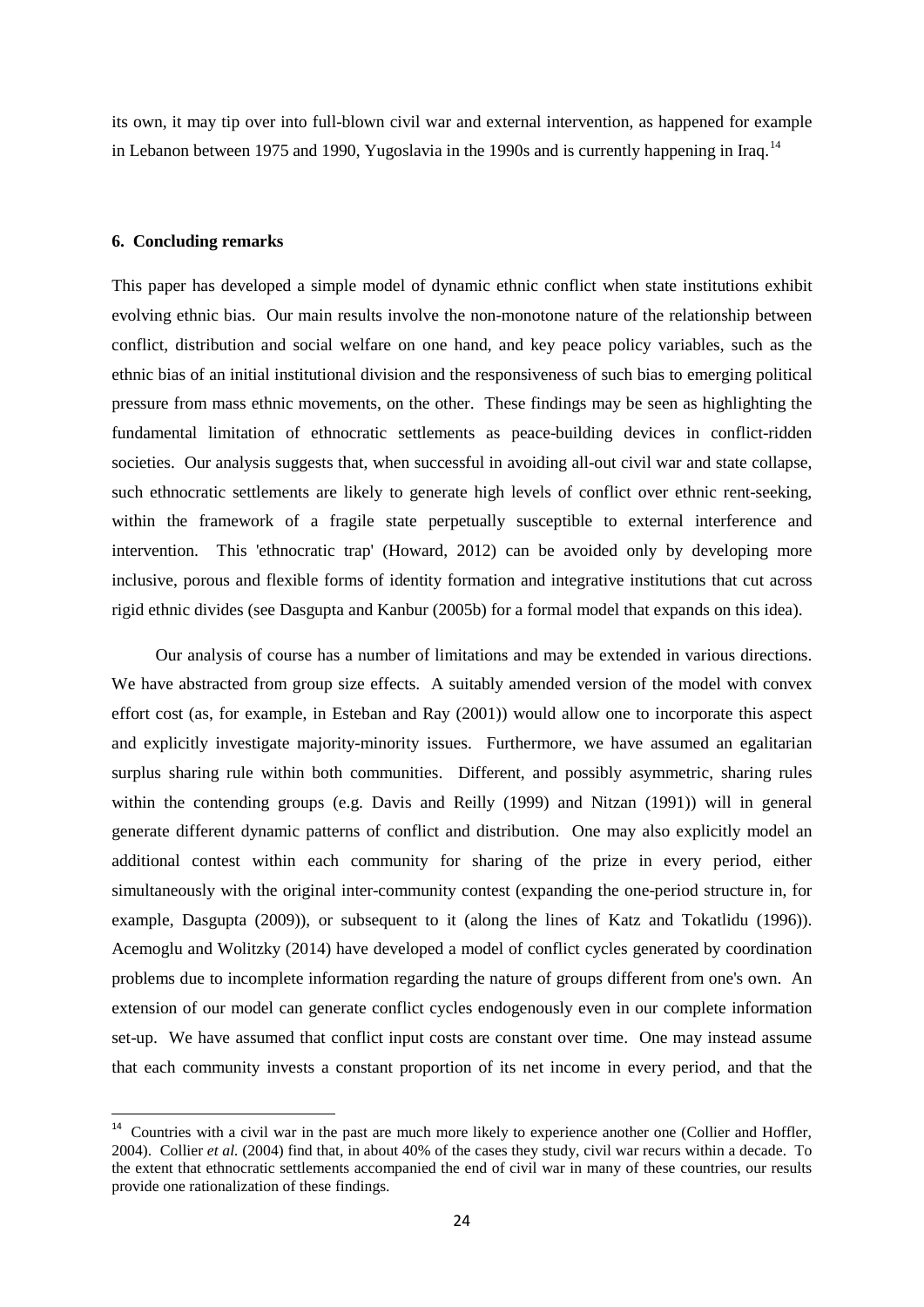opportunity cost of activist labour increases with community-specific investment in the preceding period, due to a consequent increase in the community's labour productivity in income generating non-expropriatory activities. It is easy to see that the relative conflict cost may then exhibit cyclical movement, generating conflict cycles. All these extensions may be usefully addressed in future work.

#### **References**

- Acemoglu, D. and A. Wolitzky (2014): "Cycles of conflict: an economic model", *American Economic Review* 104(4): 1350-67.
- Arbatskaya, M. and H.M. Mialon (2010): "Multi-activity contests", *Economic Theory* 43: 23-43.
- Baik, K. & S. Lee (2000): "Two-stage rent-seeking contests with carryovers", *Public Choice* 103: 285-296.
- Callander, S. (2007): "Bandwagons and momentum in sequential voting", *Review of Economic Studies* 74: 653-684.
- Choi, S.W. and P. James (2014): "Why does the United States intervene abroad? Democracy, human rights violations and terrorism", *Journal of Conflict Resolution* (forthcoming**):**  doi:10.1177/0022002714560350.
- Collier, P. and A. Hoeffler (2004): "Greed and grievance in civil wars", *Oxford Economic Papers* 56: 563-95.
- Collier, P., A. Hoeffler and M. Soderbom (2004): "On the duration of civil war", *Journal of Peace Research* 41(3): 253-73.
- Dasgupta, I. (2009): **"**'Living' wage, class conflict and ethnic strife", *Journal of Economic Behavior and Organization* 72(2): 750-765.
- Dasgupta, I. and R. Kanbur (2011): "Does philanthropy reduce inequality?", *Journal of Economic Inequality* 9(1): 1-21.
- Dasgupta, I. and R. Kanbur (2007): "Community and class antagonism", *Journal of Public Economics* 91(9): 1816-1842.
- Dasgupta, I. and R. Kanbur (2005a): "Community and anti-poverty targeting", *Journal of Economic Inequality* 3(3): 281-302.
- Dasgupta, I. and R. Kanbur (2005b): "Bridging communal divides: separation, patronage, integration", in C. Barrett (ed.) *The Social Economics of Poverty: On Identities, Groups, Communities and Networks*. London: Routledge; 146-170.
- Davis, D. and R. Reilly (1999): "Rent-seeking with non-identical sharing rules: an equilibrium rescued", *Public Choice* 100(1-2): 31-8.
- Esteban, J. and D. Ray (2001): "Collective action and the group size paradox", *American Political Science Review* 95(3): 663-72.
- Hardin, R. (1982): *Collective Action*; Baltimore, Md.: Johns Hopkins University Press.
- Howard, L.M. (2012): "The ethnocracy trap", *[Journal of Democracy](http://muse.jhu.edu/journals/journal_of_democracy)* 23(4): 155-169.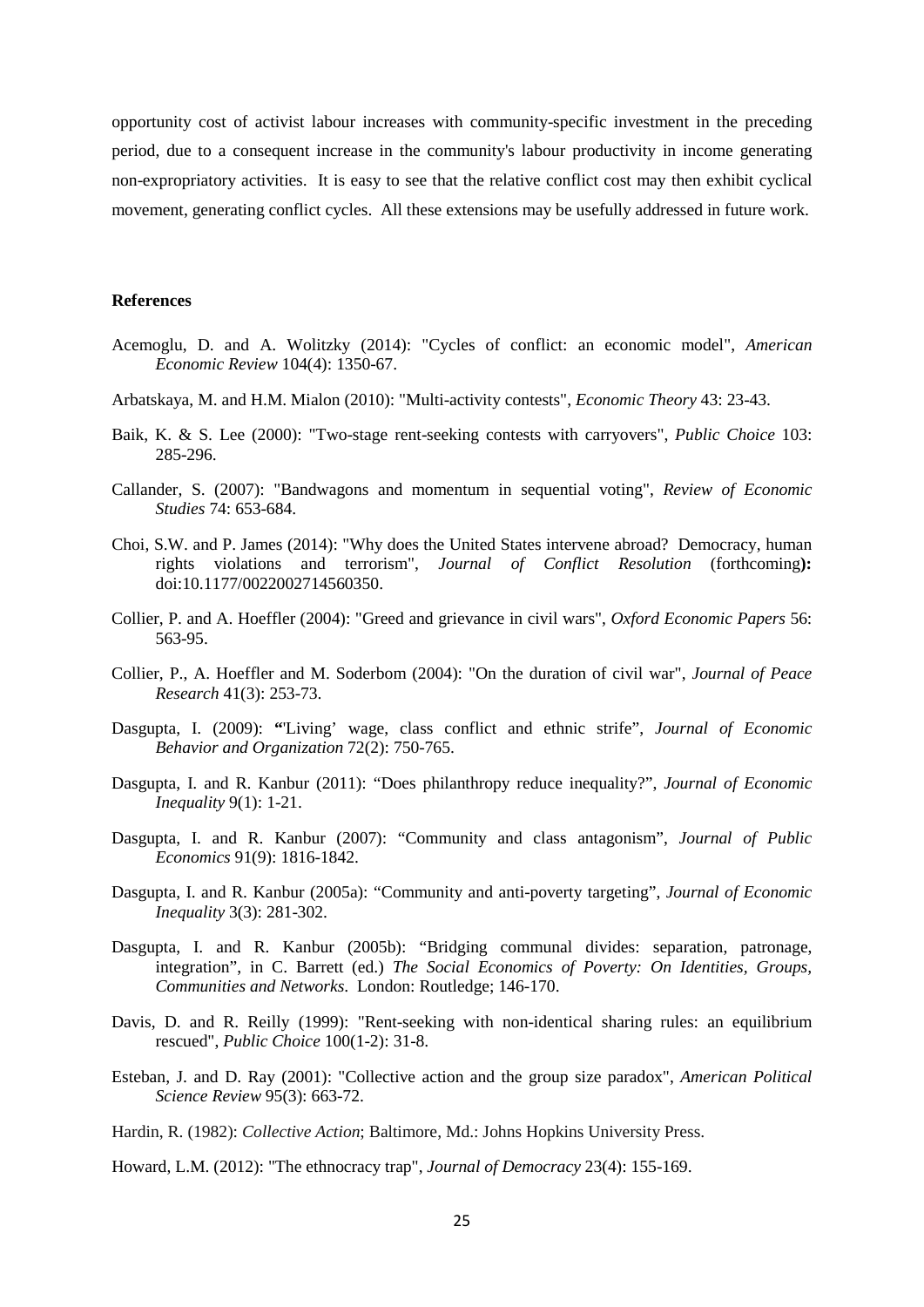- Irfanoglu, Z.B., S.D. Mago and R.M. Sheremeta (2014): "The New Hampshire effect: behavior in sequential and simultaneous election contests", [Working Papers](https://ideas.repec.org/s/chu/wpaper.html) 14-15, Chapman University, Economic Science Institute.
- Jenne, E.K., S. M. Saideman and W. Lowe (2007): "Separatism as a bargaining posture: the role of leverage in minority radicalization", *Journal of Peace Research* 44(5): 539-58.
- Katz, E., S. Nitzan and J. Rosenberg (1990): "Rent-seeking with pure public goods", *Public Choice* 65(1): 49-60.
- Katz, E. and J. Tokatlidu (1996): "Group competition for rents", *European Journal of Political Economy* 12(4): 599-607.
- Kedar, A.S. (2003) : "On the legal geography of ethnocratic settler states: notes towards a research agenda", in J. Holder and C. Harrison (eds.) *Law and Geography: Current Legal Issues Volume 5*. Oxford: Oxford University Press; 401-441.
- Klumpp, T. and M.K. Polborn (2006): "Primaries and the New Hampshire effect", *Journal of Public Economics* 90: 1073–1114.
- Konrad, K.A. (2009): *Strategy and Dynamics in Contests*; Oxford: Oxford University Press.
- Konrad, K.A., and D. Kovenock (2009): "Multi-battle contests", *Games and Economic Behavior* 66: 256-274.
- Kovenock, D. and B. Roberson (2012): "Conflicts with multiple battlefields", in M. Garfinkel and S. Skaperdas (eds.) *The Oxford Handbook of the Economics of Peace and Conflict.* Oxford: Oxford University Press; 503-531.
- Kvasov, D. (2007): "Contests with limited resources", *Journal of Economic Theory*, 136: 738-748.
- Lee, S. (2003): "Two-stage contests with additive carryovers", *International Economic Journal* 17(1): 83-99.
- Maxwell, J.W. and R. Reuveny (2005): "Continuing conflict", *Journal of Economic Behavior and Organization* 58(1): 30–52.
- Nitzan, S. (1991): "Rent-seeking with nonidentical sharing rules", *Public Choice* 71(1-2): 43-50.
- Olson, M. (1965): *The Logic of Collective Action*; Cambridge; MA: Harvard University Press.
- Reuveny, R., J. W. Maxwell and J. Davis (2011): "Dynamic winner-take-all conflict", *Defence and Peace Economics* 22(5): 471-492.
- Schmitt, P., R. Shupp, K. Swope, and J. Cadigan (2004): "Multi-period rent-seeking contests with carryover: Theory and Experimental Evidence", *Economics of Governance* 10, 247-259.
- Toft, M.D. (2003): *The Geography of Ethnic Violence: Identity, Interests, and the Indivisibility of Territory*; Princeton: Princeton University Press.
- Tullock, G. (1980): "Efficient rent seeking", in J.M. Buchanan, R.D. Tollison, and G. Tullock (eds.), *Toward a theory of the rent-seeking society*. College Station: Texas A&M University Press; 97-112.
- Varma, S. (2012): " SC/STs fail to break caste ceiling: No SC in 149 top government officers, 40 pc do menial jobs", The *Economic Times*, Sept. 6, 2012; **(**http://articles.economictimes.indiatimes.com/2012-09-06/news/33650235\_1\_sc-officersbacklog-posts-ias-officers**).**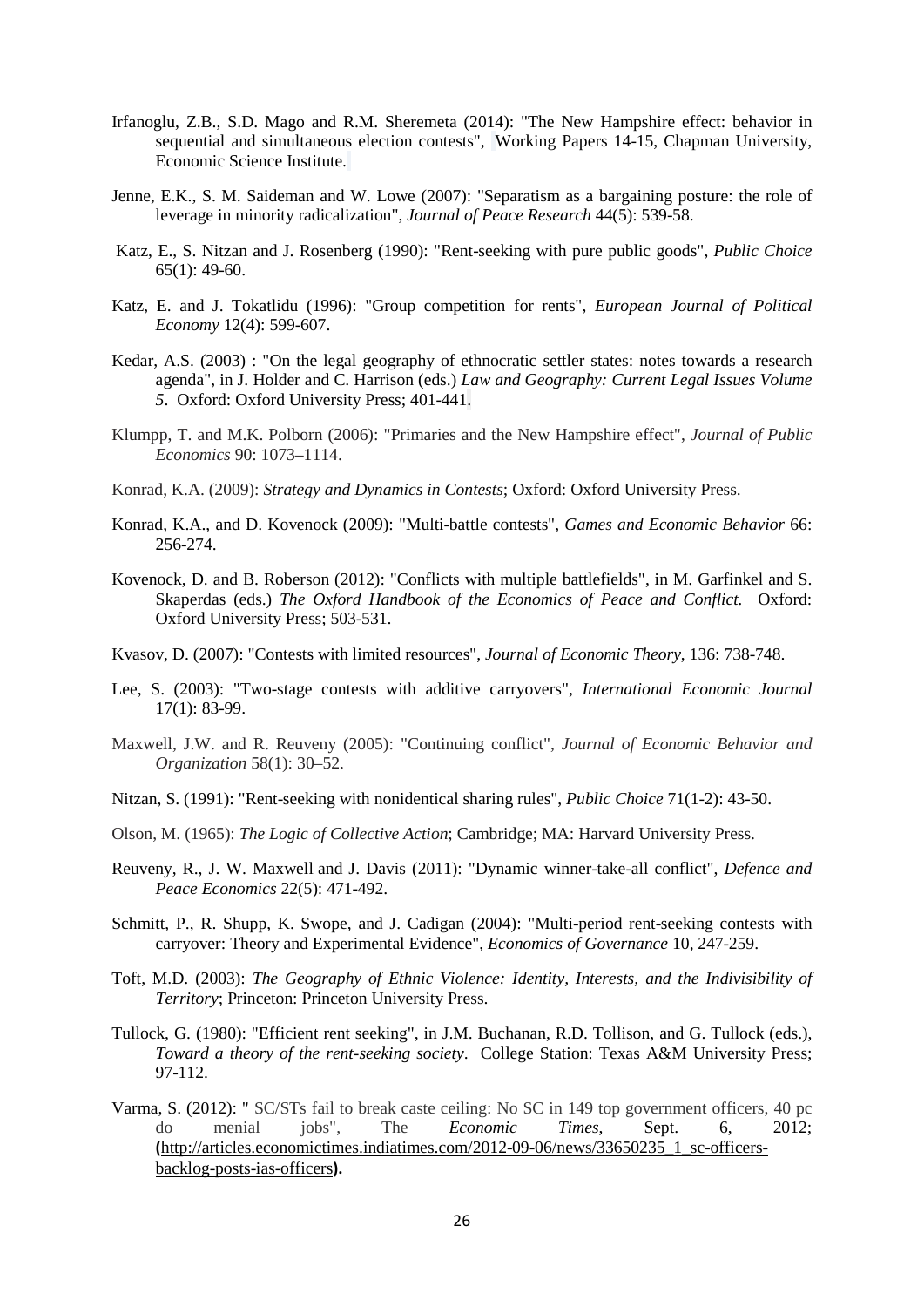- [Yiftachel,](http://www.sciencedirect.com/science/article/pii/S0962629804000423) O. and A. Ghanem (2004): "Understanding 'ethnocratic' regimes: the politics of seizing contested territories", *Political [Geography](http://www.sciencedirect.com/science/journal/09626298)* 23 (6): 647-676.
- [Yiftachel,](http://www.sciencedirect.com/science/article/pii/S0962629804000423) O. (2006): *Ethnocracy: Land and Identity Politics in Israel/Palestine*; Philadelphia: University of Pennsylvania Press.

#### **Appendix**

#### **Proof of Proposition 2.**

Recall that  $\overline{C}_{AB} > 1$  by Assumption 1, and note that  $\left(\frac{1-\theta^t}{1-\theta}\right) = (1+\theta+\cdots+\theta^{t-1})$ . Part (i) of Proposition 2 follows from (12) and (15). Part (ii) of Proposition 2 follows from (13) and Corollary 1. Now recall that, by (12),  $s_{BA,1} = s_{BA,0} C_{AB}$ ,  $s_{BA,2} = s_{BA,0} (C_{AB})^{(1+\theta)}$ , and, by Proposition 1,  $s_{BA,t}$  is monotonically increasing in time. Hence, if  $s_{BA,0}\overline{C}_{AB}^{1+\theta} > 1$ ,  $s_{BA,t} > 1$  for all  $t \ge 2$ . Conversely, recalling Proposition 1, if  $s_{BA,0}\overline{C}_{AB}^{\frac{1}{1-\theta}} \leq 1$  then  $s_{BA,t} < 1$  for all  $t \geq 1$ . If  $[s_{BA,0}\overline{C}_{AB}^{1+\theta} < 1$  and  $S_{BA,0}C_{AB}$  $\frac{1}{1-\theta} > 1$ , then there exists  $t^* \in \{3,4,...\}$  such that  $s_{BA,t} < 1$  (resp. > 1) if  $t <$  (resp. >)  $t^*$ . From (16),  $\frac{\partial E_t}{\partial s_{BA,t}} > 0$  if  $s_{BA,t} \in (0,1)$ , and  $\frac{\partial E_t}{\partial s_{BA,t}} < 0$  if  $s_{BA,t} > 1$ . Recalling that, by (12),  $\frac{\partial s_{BA,t}}{\partial \theta} > 0$ Proposition 2(iii) follows. Part (iv) of Proposition 2 follows from (17). ■

#### **Proof of Proposition 3.**

Using (19), and taking a positive monotone transformation,

$$
W_{S} = \left(\frac{1}{s_{BA,0}\overline{c}_{AB}^{\frac{1}{1-\theta}}+1}\right)^{2\sigma} + \left(\frac{s_{BA,0}\overline{c}_{AB}^{\frac{1}{1-\theta}}}{s_{BA,0}\overline{c}_{AB}^{\frac{1}{1-\theta}}+1}\right)^{2\sigma},
$$
  

$$
\frac{\partial W_{S}}{\partial \theta} = \left(\frac{s_{BA,0}}{\left[s_{BA,0}\overline{c}_{AB}^{\frac{1}{1-\theta}}+1\right]^{2}}\right) \left[\ddot{W}'\left(\frac{s_{BA,0}\overline{c}_{AB}^{\frac{1}{1-\theta}}}{\left[s_{BA,0}\overline{c}_{AB}^{\frac{1}{1-\theta}}+1\right]}\right) - \ddot{W}'\left(\frac{1}{s_{BA,0}\overline{c}_{AB}^{\frac{1}{1-\theta}}+1}\right)\right] \frac{\partial \left(\overline{c}_{AB}^{\frac{1}{1-\theta}}\right)}{\partial \theta};
$$

where  $\ddot{W}(z) = z^{2\sigma}$ . Clearly, if  $\sigma < (resp. >) \frac{1}{2}$ , then  $[\dot{W}'(z_1) < \dot{W}'(z_2)$  iff  $z_1 > (resp. <) z_2]$ . Now,  $S_{BA,0}C_{AB}$  $\frac{1}{1-\theta} > 1$  for all  $\theta \in (0,1)$  if  $s_{BA,0} \overline{C}_{AB} \ge 1$ . Hence, if  $[\sigma < \frac{1}{2}$  and  $s_{BA,0} \overline{C}_{AB} \ge 1]$ , then  $\left[\dddot{W}'\right] \frac{s_{BA,0}C_{AB}}{\sqrt{2\pi}}$  $\frac{1}{1-\theta}$  $S_{BA,0}C_{AB}$  $\frac{1}{1-\theta+1}$  $-\ddot{W}'$   $\frac{1}{\sqrt{2\pi}}$  $S_{BA,0}C_{AB}$  $\frac{1}{1-\theta}$ +1  $\int$ ] < 0 for all  $\theta \in (0,1)$ . Noting that  $s_{BA,0}\overline{C}_{AB}^{\frac{1}{1-\theta}} > 1$  for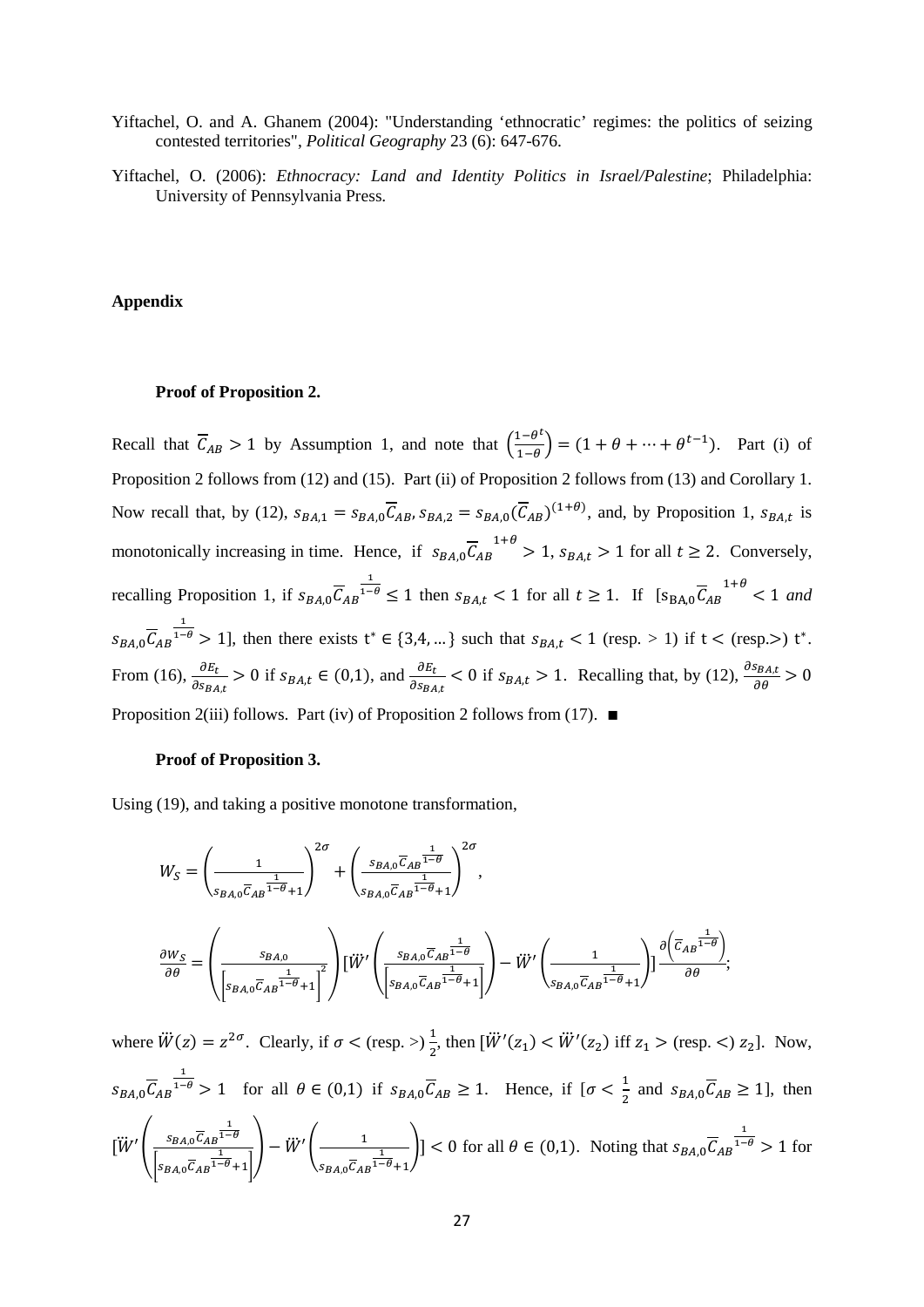$\theta$  sufficiently close to 1, and that  $\overline{C}_{AB}^{\frac{1}{1-\theta}}$  is monotonically increasing in  $\theta$  (since  $\overline{C}_{AB} > 1$  by Assumption 1), if  $[\sigma < \frac{1}{2}$  and  $s_{BA,0}\overline{C}_{AB} < 1]$ , there must exist  $\theta^* \in (0,1)$  such that

$$
\left[\dddot{W}'\left(\frac{s_{BA,0}\overline{c}_{AB}\frac{1}{1-\theta}}{\left[s_{BA,0}\overline{c}_{AB}\frac{1}{1-\theta+1}\right]}\right) - \ddot{W}'\left(\frac{1}{s_{BA,0}\overline{c}_{AB}\frac{1}{1-\theta+1}}\right)\right] > (\text{resp.} <) 0 \text{ if } \theta < (\text{resp.} >) \theta^*. \text{ Part (i) of Proposition } \mathbb{R}^3
$$

3 follows for  $\sigma < \frac{1}{2}$ . The argument is symmetric for  $\sigma > \frac{1}{2}$ .

Recalling that  $\overline{C}_{AB} > 1$  by Assumption 1, parts (ii) and (iii) of Proposition 3 follow by arguments exactly analogous to that presented in the proof of part (i) of Proposition 3. ∎

#### **Proof of Proposition 4.**

From the expression for per period social welfare ((18) above), we have:

$$
\frac{\partial W_t}{2p\partial s_{BA,t}} = \left(\frac{(s_{BA,t})^{2\sigma}+1}{[s_{BA,t}+1]^{2\sigma}}\right)^{\frac{1}{\sigma}-1} \left[\frac{(s_{BA,t})^{2\sigma-1}-1}{[s_{BA,t}+1]^{2\sigma+1}}\right].
$$
\n(20)

By (20),

when 
$$
\sigma > \frac{1}{2}
$$
,  $\left[\frac{\partial W_t}{\partial s_{BA,t}} < 0 \text{ if } s_{BA,t} \in (0,1)\right]$  and  $\left[\frac{\partial W_t}{\partial s_{BA,t}} > 0 \text{ if } s_{BA,t} > 1\right]$ ; when  $\sigma < \frac{1}{2}$ ,  $\left[\frac{\partial W_t}{\partial s_{BA,t}} > 0\right]$   
if  $s_{BA,t} \in (0,1)$ ] and  $\left[\frac{\partial W_t}{\partial s_{BA,t}} < 0 \text{ if } s_{BA,t} > 1\right]$ . (21)

Furthermore, (20) yields:

$$
\frac{\partial W_t}{2p\partial s_{BA,0}} = \left(\frac{(s_{BA,t})^{2\sigma}+1}{[s_{BA,t}+1]^{2\sigma}}\right)^{\frac{1}{\sigma}-1} \left[\frac{(s_{BA,t})^{2\sigma-1}-1}{[s_{BA,t}+1]^{2\sigma+1}}\right]^{\frac{\partial s_{BA,t}}{\partial s_{BA,0}}}. \tag{22}
$$

Recall that, by (12),  $s_{BA,t} = s_{BA,0}(\overline{C}_{AB})^{\left(\frac{1-\theta^t}{1-\theta}\right)}$ . Thus,  $\frac{\partial s_{BA,t}}{\partial s_{BA,0}} > 0$ . Furthermore, from (20),

$$
\frac{\partial W_t}{2\pi p \partial \theta} = \left( \frac{(s_{BA,t})^{2\sigma} + 1}{[s_{BA,t} + 1]^{2\sigma}} \right)^{\frac{1}{\sigma} - 1} \left[ \frac{(s_{BA,t})^{2\sigma - 1} - 1}{[s_{BA,t} + 1]^{2\sigma + 1}} \right]^{\frac{\partial s_{BA,t}}{\partial \theta}}.
$$
\n(23)

By Proposition 2(i), for all  $t \in \{2,3,...\}$ ,  $\frac{\partial s_{BA,t}}{\partial \theta} > 0$ . Now recall that, by (12),  $s_{BA,t}$  is increasing over time and asymptotically converges to  $s_{BA,0}(\overline{C}_{AB})^{\frac{1}{1-\theta}}$ . Hence, if  $[s_{BA,0}(\overline{C}_{AB})^{\frac{1}{1-\theta}}] \le 1$ , then [for all  $t \ge 1$ ,  $s_{BA,t} < 1$ . Conversely, noting that by (12),  $s_{BA,1} = s_{BA,0} \overline{C}_{AB}$ ,  $[s_{BA,0} \overline{C}_{AB} \ge 1]$  implies [for all  $t \ge 2$ ,  $s_{BA,t} > 1$ . Lastly, noting that by (12),  $s_{BA,2} = s_{BA,0} \overline{C}_{AB}^{1+\theta}$ , if  $[s_{BA,0}\overline{C}_{AB}^{1+\theta} < 1, s_{BA,0}(\overline{C}_{AB})^{(\frac{1}{1-\theta})} > 1]$ , then there exists  $t^* \in \{3,4,5,...\}$  such that  $[s_{BA,t} < (resp. >)$ 1 if  $t <$  (resp.>)  $t^*$ ]. Using (20)-(23), we then get Proposition 4. ■